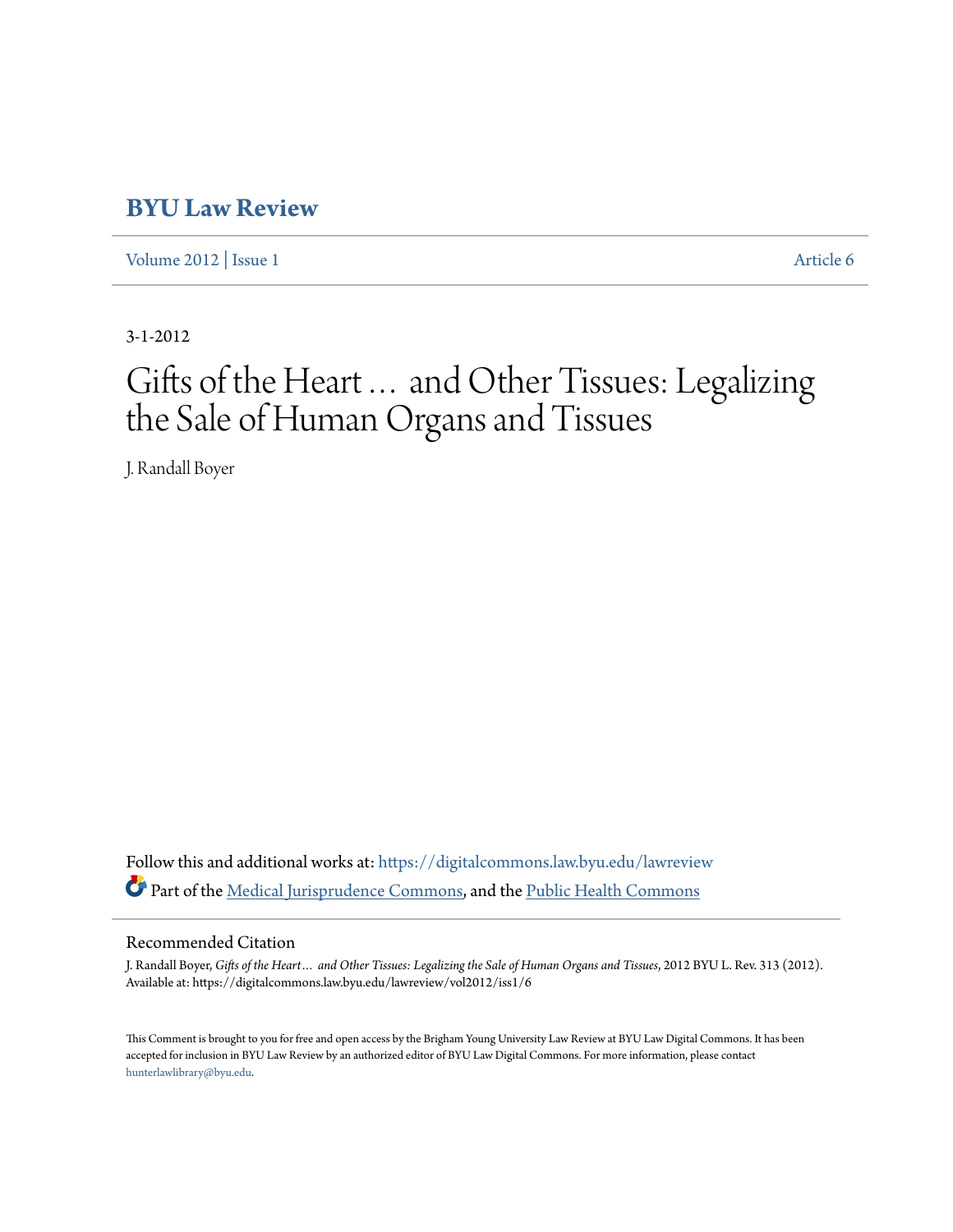## Gifts of the Heart . . . and Other Tissues: Legalizing the Sale of Human Organs and Tissues

#### *"We buy and sell body parts all the time; we just don't call it that."*<sup>1</sup>

#### I. INTRODUCTION

Imagine a scenario in which a young individual tragically dies, but in a way that preserves almost all of her internal organs.<sup>2</sup> Further, imagine that after she is declared brain dead at the hospital, her family decides to donate her organs. $3$  Despite this magnanimous decision which will save others' lives, the family must bear all expenses for the funeral and other final expenses<sup>4</sup> because, under current law, the family is prohibited from receiving anything in compensation for the donation.<sup>5</sup> Yet, at the same time, thousands of dollars are changing hands between doctors, hospitals, medical transport companies, and insurance companies in completely legal business transactions for these donated organs.<sup>6</sup>

This scenario is actually not imaginary at all, but is the established system of organ and tissue transfer under current law. Federal and state laws prohibit the receipt of consideration for an organ donation.<sup>7</sup> However, to say that organs are not being bought and sold is to ignore reality.<sup>8</sup> While most people are somewhat aware of black market transactions in various human tissues—mostly internal organs—fewer are aware that a massive and legitimate industry has been built around the trade of human remains.<sup>9</sup> The

 7. National Organ Transplant Act, 42 U.S.C. § 274e (2006); UNIF. ANATOMICAL GIFT ACT  $\S\$  1-11 (1987) (amended 2006), available http://uniformlaws.org/Act.aspx?title=Anatomical%20Gift%20Act%20%281987%29.

8*. See* Young, *supra* note 1.

9*. See* Renie Schapiro, *Banking on the Gift of Tissue*, MILWAUKEE J. SENTINEL, May 2,

 <sup>1.</sup> Peter S. Young, *Moving to Compensate Families in Human-Organ Market: Legal Scholars and Doctors Lead Way*, N.Y. TIMES, July 8, 1994, at B7 (quoting Fred H. Cate, associate professor at Indiana University School of Law in Bloomington).

 <sup>2.</sup> This scenario describes the tragic story of Susan Sutton. *Id.*

<sup>3</sup>*. Id.*

 <sup>4.</sup> Susan's family had to borrow money for the funeral, but was still unable to afford a headstone and buried Susan in an unmarked grave. *Id.*

<sup>5</sup>*. Id.*

<sup>6</sup>*. Id.*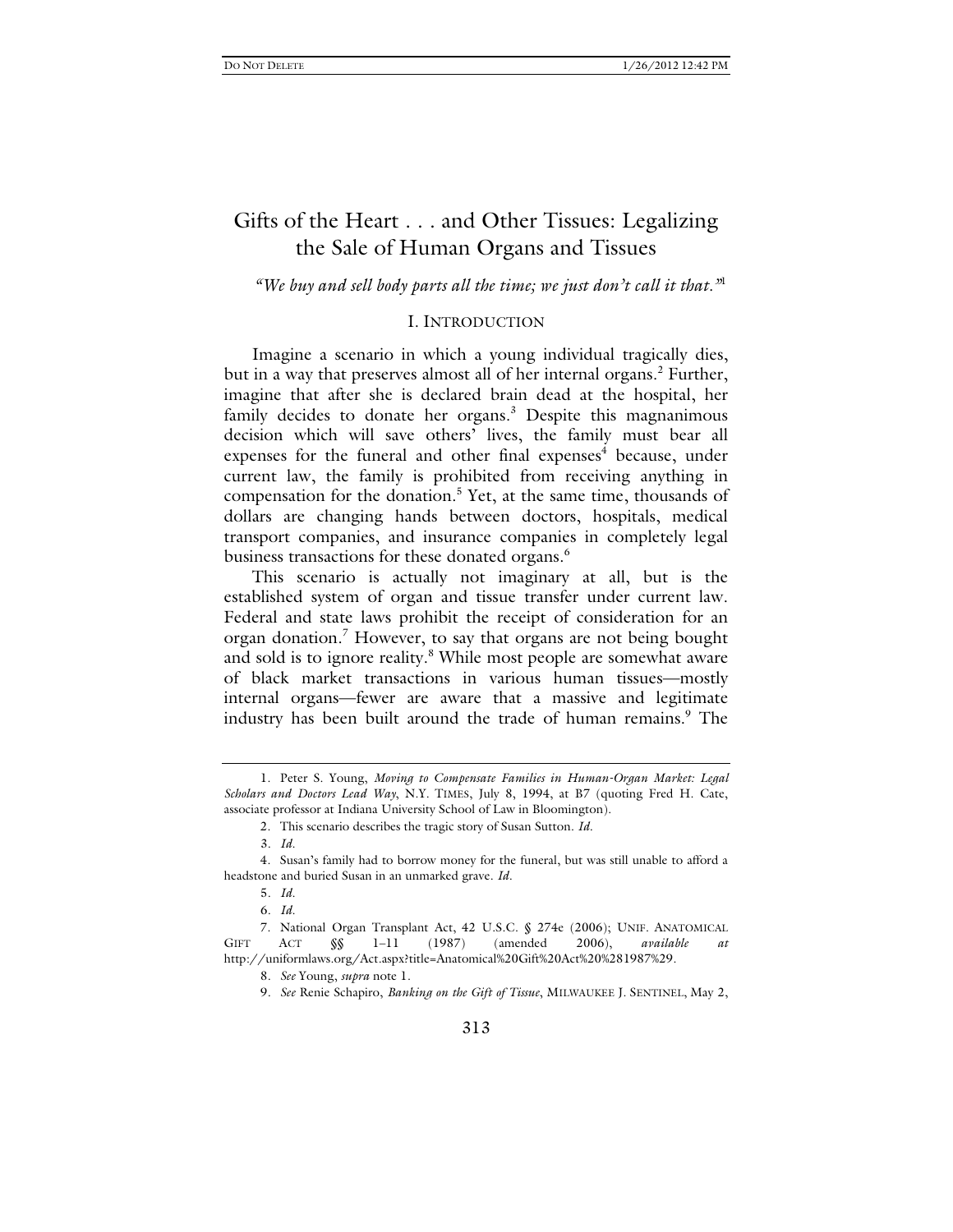same federal and state laws that prohibit donors from receiving compensation for their organs and tissues facilitate this industry by providing recovery of costs to anyone who removes, stores, transports, processes, or transplants the organ or tissue.<sup>10</sup> Understandably, these provisions are essential to facilitate organ donations as doctors, hospitals, medical transportation companies, and tissue banks need to earn money to operate. However, given that the demand for organs<sup>11</sup> and tissues<sup>12</sup> is greater than the supply, these same doctors, hospitals, and medical companies inflate the costs of their "services" to capture the entire value of the organ.<sup>13</sup> Despite the billions of dollars changing hands in transactions for human tissues and organs, $14$  the donors themselves are prohibited from receiving any compensation.<sup>15</sup>

This Comment argues that the donors, as the most rightful owners of the value of their organs and tissues, have a right to participate in this industry. The literature advocating the removal of restrictions on human-organ and tissue sales has mostly done so on the grounds that it is justified by the need to eliminate the organ shortage.<sup>16</sup> While this is a valid consideration, it sidesteps the ethical objections to the sale of human organs and tissues by arguing that the ends justify the means, and any ethical objections to organ sales are outweighed by the practical need to save lives. In contrast, this Comment attempts to focus more directly on the ethical dilemma by considering the question whether an individual should have the *right* to claim the value of his or her own body. Ultimately, this Comment concludes that while strong societal interests justify the prohibition of inter vivos sales, no such interests exist to prevent postmortem transfers. Subsequently, the current law merely transfers wealth from donors to doctors, hospitals, and medical companies and reduces individual autonomy by eliminating the contractual power of donors to control the future use of their organs. Thus, amending the law to

15. 42 U.S.C. § 274e.

<sup>2005,</sup> at G1.

 <sup>10. 42</sup> U.S.C. § 274e.

 <sup>11.</sup> Steve P. Calandrillo, *Cash for Kidneys? Utilizing Incentives to End America's Organ Shortage*, 13 GEO. MASON L. REV. 69, 83–86 (2004).

 <sup>12.</sup> ANNIE CHENEY, BODY BROKERS: INSIDE AMERICA'S UNDERGROUND TRADE IN HUMAN REMAINS 8 (2006).

<sup>13</sup>*. See id.*

<sup>14</sup>*. See* Schapiro, *supra* note 9.

<sup>16</sup>*. See, e.g.*, Calandrillo, *supra* note 11.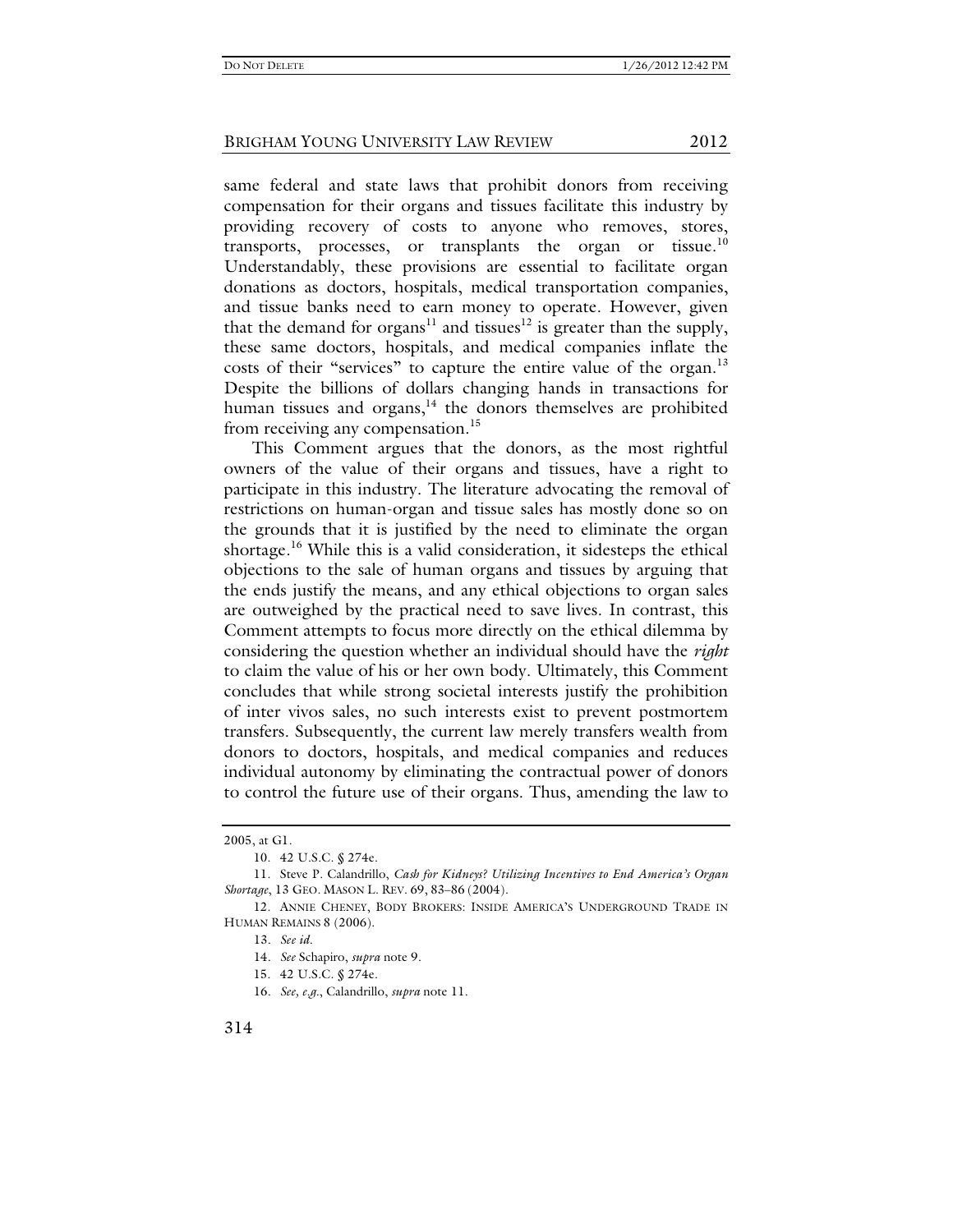allow postmortem organ sales would result in a more equitable legal structure and likely save more lives.

Part II of this Comment outlines the current statutory and jurisprudential frameworks surrounding the law's treatment of organ transplantation and the human body more generally. Part III briefly discusses various proposals for organ and tissue sales and their criticisms. Part IV discusses the societal interests supporting the prohibition on organ and tissue sales. Part V analyzes these arguments in light of the current legal structure and argues that an individual should have the right to capture the market value of the rights to her body upon her death since this would provide for a more equitable distribution of wealth and would increase autonomy. Finally, Part VI concludes that the law can easily be amended to allow organ sales to achieve this more equitable result, while still protecting society's interests currently supporting the prohibition on sales.

#### II. LEGAL BACKGROUND

The sanctity of the human body is something that is deeply embedded in cultures worldwide. Egyptians sought to preserve the bodies of the pharaohs through mummification so that the body could be used in the afterlife.<sup>17</sup> The Bible describes God's threat to the children of Israel that if they would not keep His commandments, animals would defile and devour their corpses.<sup>18</sup> Ajax stood over the body of Patroclus to prevent Hector and the Trojans from beheading him and defiling his body.<sup>19</sup> Throughout history and cultures, protecting the integrity of the dead has been an abiding duty of the living.

Thus, for the greater part of history, the human corpse has been a liability, obligating the living to ensure its proper handling. Recent technology, however, has changed this. The human corpse is now a valuable asset whose organs and tissues can heal the living, and whose limbs and parts aid researchers in developing new techniques and procedures to cure human illness and injury.<sup>20</sup> This value will

313 *Gifts of the Heart . . . and Other Tissues*

<sup>17</sup>*. See generally* JOHN H. TAYLOR, DEATH AND THE AFTERLIFE IN ANCIENT EGYPT (2001).

<sup>18</sup>*. Deuteronomy* 28:15, 26.

 <sup>19.</sup> HOMER, THE ILIAD (Ian Johnston trans., 2d ed. 2006).

 <sup>20.</sup> *See infra* notes 128–31 and accompanying text.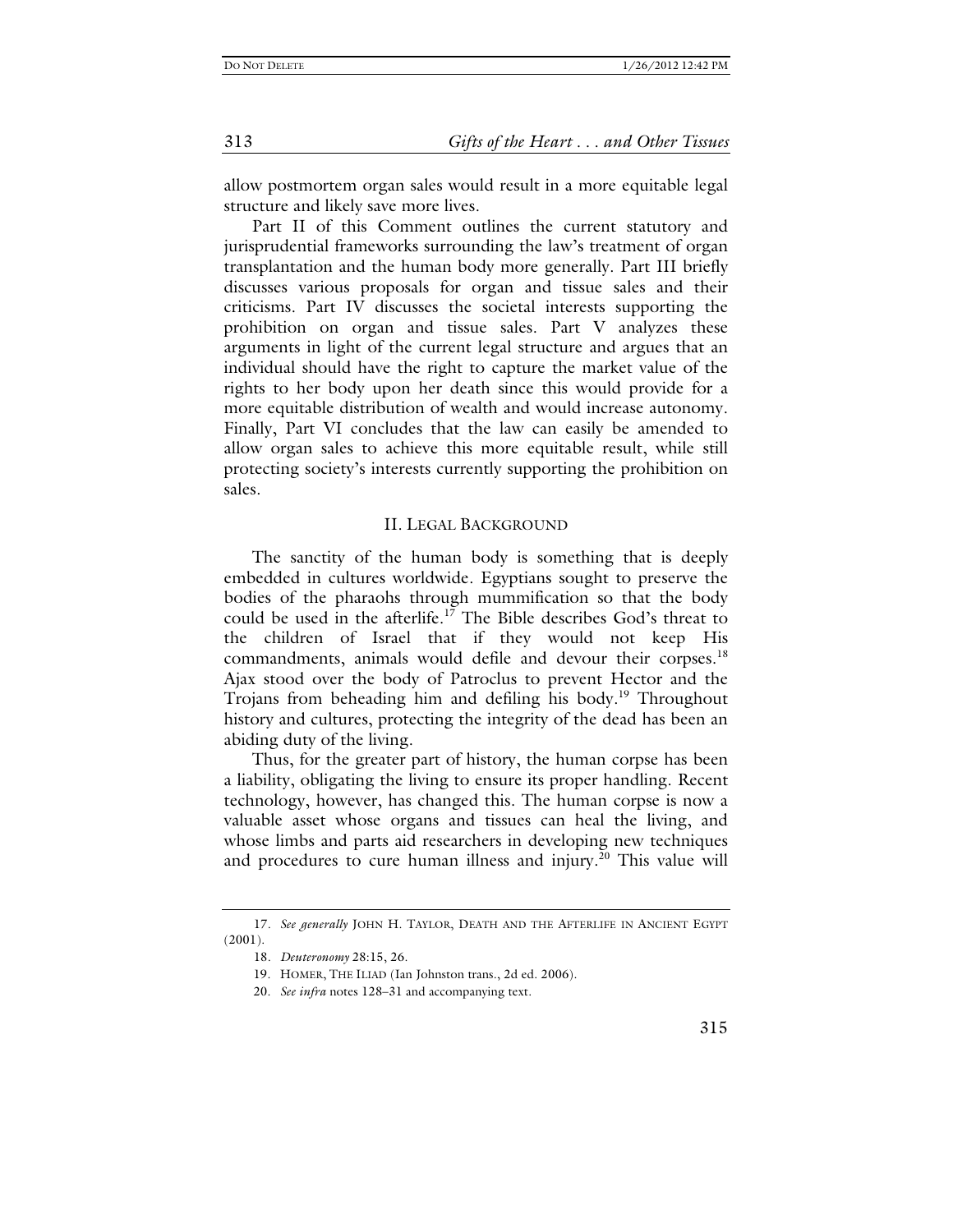only increase as developments in technology create more uses for human tissues. However, the emergence of value in the human cadaver, combined with the historical charge to protect the integrity of the dead, has exposed weaknesses in the laws governing what can and cannot be done with a deceased human body. Specifically, the emergence of value has created an entire industry trading in dead human tissues for health, research, and improvements in medical technology.<sup>21</sup> Yet, the law has failed to determine to whom the value rightfully belongs and how far these cultural duties of protecting the dead should extend.

#### *A. Statutory Framework*

In the United States, two statutes govern the transfer of human tissue from one individual to another. The National Organ Transplant Act  $(^{\omega}NOTA^{\omega})$ ,<sup>22</sup> passed in 1984, is the controlling federal law. In addition, all states have passed some form of a model act entitled the Uniform Anatomical Gift Act ("UAGA").<sup>23</sup> As their names suggest, NOTA deals only with organ donations, $^{24}$  while UAGA focuses on postmortem donations of a wider variety of human tissues.<sup>25</sup> Although there may be some flexibility in the plain language, these statutes are generally thought to prohibit any sale of almost all human tissues for any purpose.<sup>26</sup>

25*. See* REVISED UNIF. ANATOMICAL GIFT ACT §§ 2(3), 3 (2006), [hereinafter RUAGA] *available at* http://uniformlaws.org/Act.aspx?title=Anatomical%20Gift%20Act%20.

26*. See, e.g.*, *Frequently Asked Questions*, TEX. A&M HEALTH SCI. CTR., http://medicine.tamhsc.edu/willed-body/faq.html (last visited Jan. 17, 2012); *Dep't of Neurobiology and Developmental Sci.*, U. OF ARK. FOR MED. SCI., http://www.uams.edu/neuroscience\_cellbiology/anatomical\_gift\_program/ (last visited Jan. 17, 2012); *University of Michigan Anatomical Donations Program*, U. OF MICH. MED. SCH., http://www.med.umich.edu/anatomy/donors/faq.html (last visited Jan. 17, 2012); *University of Utah Body Donor Program: Questions and Answers*, U. OF UTAH, http://www.neuro.utah.edu/related\_links/bodydonor/faq.html (last visited Jan. 17, 2012). The flexibility is a result of UAGA's definition of "anatomical gift" encompassing transplantation, therapy, research, or education purposes, while the prohibition on sales only specifically mentions transplantation or therapy purposes, thus creating some ambiguity

 <sup>21.</sup> *See infra* Part V.A.

 <sup>22. 42</sup> U.S.C. §§ 273–274g (2006).

 <sup>23.</sup> Henry Hansmann, *The Economics and Ethics of Markets for Human Organs*, 14 J. HEALTH POL. POL'Y & L. 57, 58 (1989).

<sup>24</sup>*.* 42 U.S.C. §§ 273–274g. "Organ" is defined very broadly, including any "kidney, liver, heart, lung, pancreas, bone marrow, cornea, eye, bone, and skin or any subpart thereof," *id.* § 274 $e(c)(1)$ , as well as the "intestine, including the esophagus, stomach, small and/or large intestine, or any portion of the gastrointestinal tract," 42 C.F.R. § 121.13 (2010).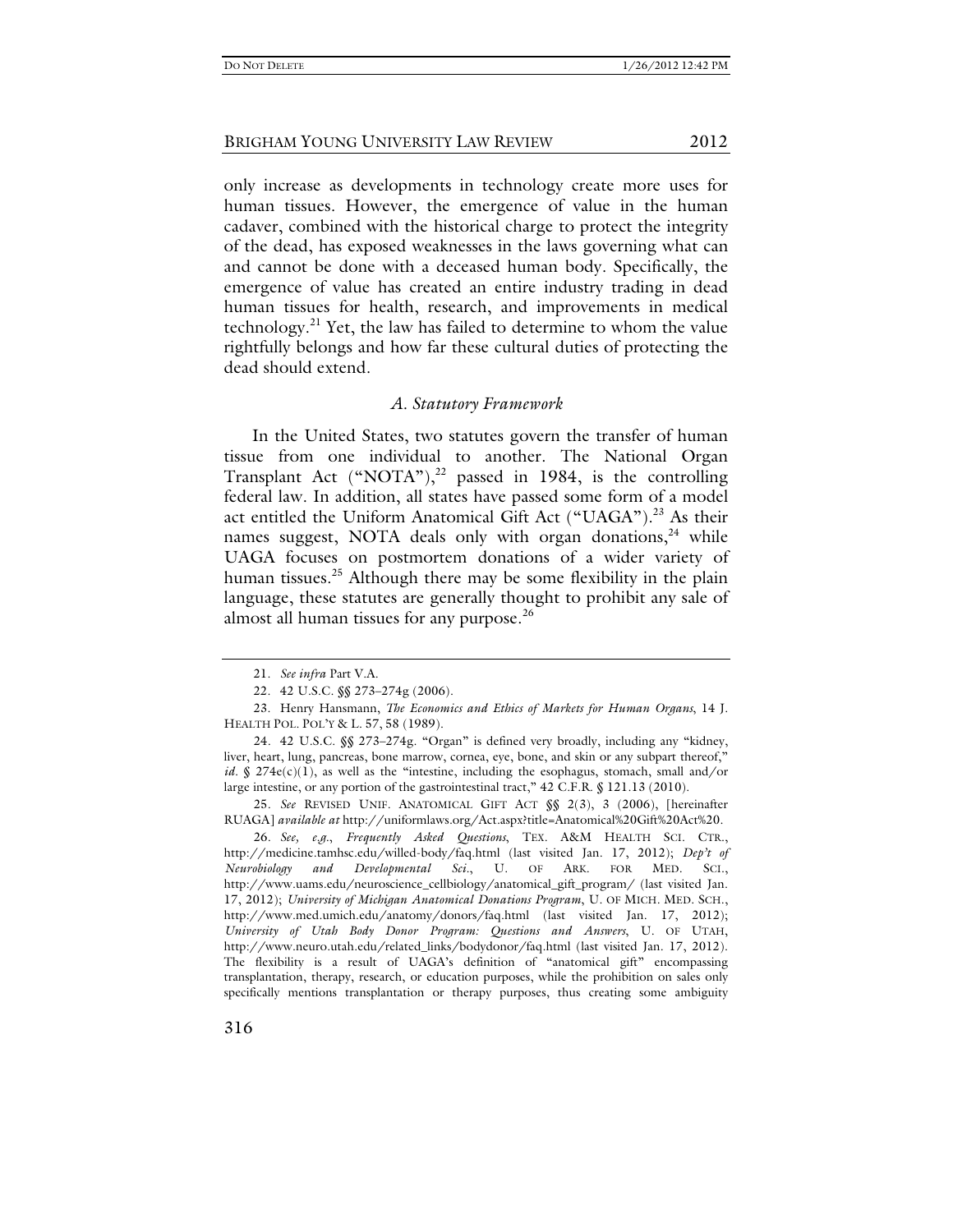#### 313 *Gifts of the Heart . . . and Other Tissues*

Congress passed NOTA partly to encourage organ donation, $27$ and partly to make explicit what was only an inferred prohibition on the sale of organs in the UAGA.<sup>28</sup> Advancements in organ transplant technology had dramatically increased the success rates of organ transplant procedures, but as the demand for organs correspondingly rose, donations of organs remained constant.<sup>29</sup> At the same time, and as a result of this supply and demand discrepancy, the first suggestion for an open market for organs was made. $30$  Weighing these two somewhat competing values—increasing donation on the one hand, but prohibiting a market on the other—Congress settled on the following language in NOTA: "It shall be unlawful for any person to knowingly acquire, receive, or otherwise transfer any human organ for valuable consideration for use in human transplantation if the transfer affects interstate commerce."<sup>31</sup> Thus, by focusing on the receipt of consideration by donors, Congress explicitly banned organ sales, $32$  while still providing for medical and economic structures that facilitate the transfer of organs from one individual to another.<sup>33</sup>

 30. Walter Sullivan, *Buying of Kidneys of Poor Attacked: Foundation Call Plan to Lure Transplant Donors Immoral and Unethical*, N.Y. TIMES, Sept. 24, 1983, at 9.

31. 42 U.S.C. § 274e(a) (2006).

32. *Id.* However, the scope of this ban is eroding with the advent of new technology. In *Flynn v. Holder*, No. 10-55643, 2011 WL 5986689 (9th Cir. Dec. 1, 2011), the Ninth Circuit recently held that the application of NOTA, as applied to a specific type of bone marrow transplant, violated the Equal Protection Clause. The case involved "peripheral blood stem cell apheresis" whereby "hematopoietic stem cells" produced in the bone marrow are extracted for donation through the donor's blood. *Id.* at \*1. The court reasoned that these cells were not a "subpart" of bone marrow, which is a listed organ in NOTA, but a product of the bone marrow resembling blood, sperm, or ova, all of which are outside of the compensation prohibition of NOTA. *Id.* at \*3, \*7. Consequently, the court held that no rational basis existed to prohibit the receipt of compensation for bone marrow donated through apheresis while allowing compensation for blood, sperm, and ova, and the application of NOTA violated the Equal Protection Clause. *Id.* at \***3–\***4.

33*.* 42 U.S.C. § 274e(a). Other parts of the law provide for programs encouraging and facilitating donation. Most notably, NOTA created the Organ Procurement and Transplantation Network ("OPTN") to coordinate the nationwide effort of procurement and transplantation. *About OPTN: Organ Procurement and Transplantation Network, History*,

regarding sales for research or educational purposes. RUAGA §§ 2(3), 16. One can, however, receive compensation for blood, sperm, or ova. Calandrillo, *supra* note 11, at 97.

<sup>27</sup>*. See* S. REP. NO. 98-382, at 2 (1984), *reprinted in* 1984 U.S.C.C.A.N. 3975, 3976. The Senate report notes that of the 20,000 deaths occurring in ways suitable for organ transplantation, only 15% of those resulted in a donation. *Id.*

 <sup>28.</sup> Calandrillo, *supra* note 11, at 78–79. UAGA in its original form did not expressly prohibit the sale of organs, but courts inferred a prohibition due to its exclusive use of the word "gift." *Id.* at 78.

<sup>29</sup>*. Id.* at 79.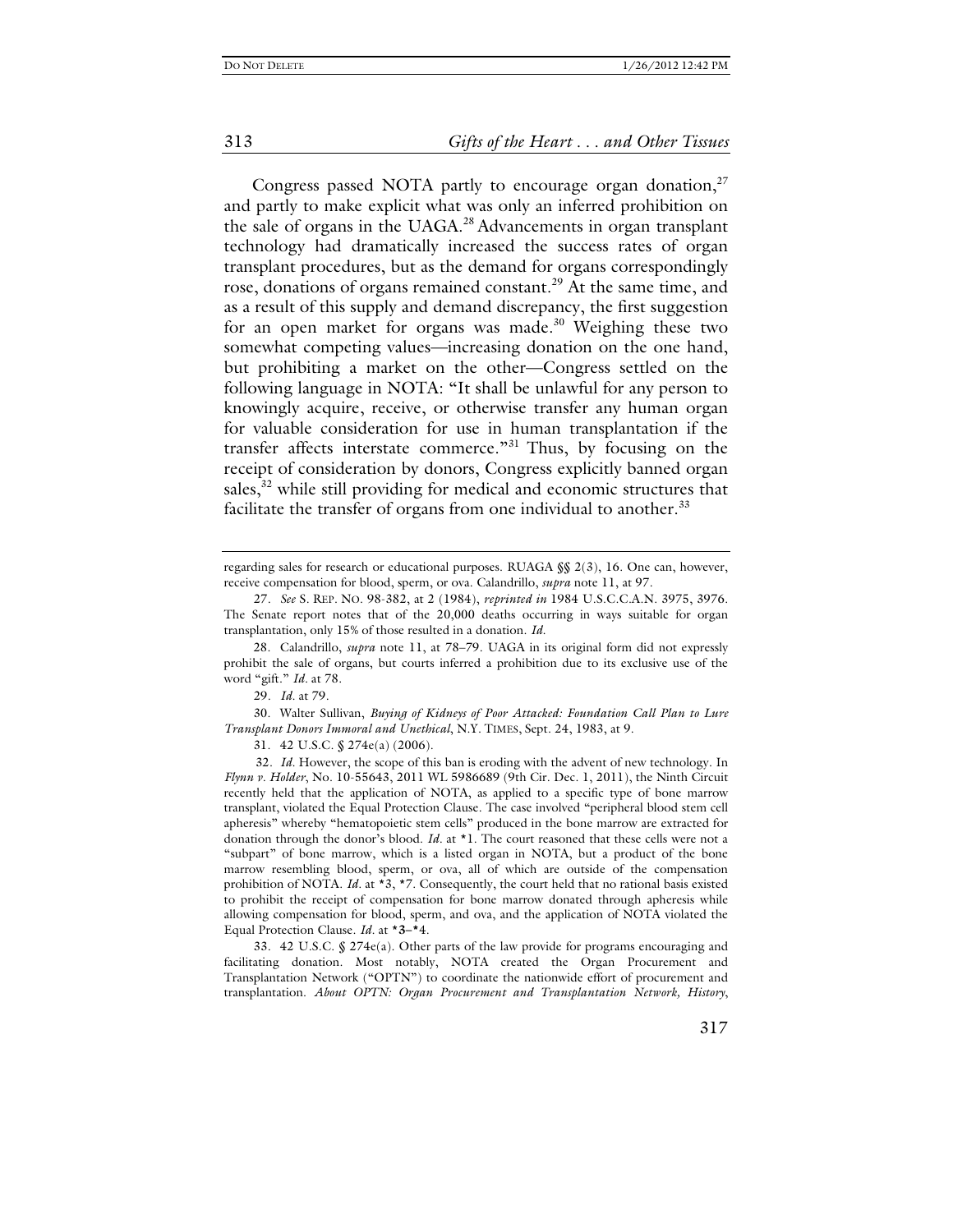Although the UAGA came first, it was amended to align with and accommodate NOTA's organ transplant provisions, while still regulating other anatomical gifts with which NOTA is not concerned.<sup>34</sup> In contrast to NOTA's regulations of "any human organ,"35 UAGA governs "anatomical gift[s]," defined as "donation[s] of all or part of a human body to take effect after the donor's death for the purpose of transplantation, therapy, research, or education."36 This definition encompasses "tissue of a human being,"37 where "tissue" is defined as "a portion of the human body other than an organ or an eye" with the exception of blood.<sup>38</sup> Consequently, in addition to incorporating NOTA's prohibitions on sales of human organs,<sup>39</sup> UAGA also restricts the receipt of valuable consideration for cadaveric donations, donations of bodies to science, and tissue donations to research institutions, universities, and hospitals.<sup>40</sup> For the sake of simplicity, this Comment will refer generally to "organ" as a term encompassing all human tissues regulated under UAGA or NOTA.

Despite their prohibitions on sale, neither UAGA nor NOTA proscribe economic markets for organs. Both NOTA and UAGA contain exceptions for "reasonable payments associated with the removal, transportation, implantation, processing, preservation, quality control, and storage of a human organ or the expenses of travel, housing, and lost wages incurred by the donor of a human organ in connection with the donation of the organ.<sup>"41</sup> These

- 34. Calandrillo, *supra* note 11, at 78–79; RUAGA §§ 1–23 (2006).
- 35. 42 U.S.C. § 274e(a).
- 36. RUAGA § 2(3).
- 37. RUAGA § 2(18).
- 38. RUAGA § 2(30).
- 39*.* RUAGA § 16.
- 40. *See supra* note 26.

41. 42 U.S.C.  $\frac{6}{5}$  274e(c)(2) (2006). The UAGA's language is similar: "A person may charge a reasonable amount for the removal, processing, preservation, quality control, storage, transportation, implantation, or disposal of a part." RUAGA § 16(b). NOTA also contains an exception for compensation of donors' "travel, housing, and lost wages." 42 U.S.C. §  $274e(c)(2)$ .

HEALTH RESOURCES & SERVICES ADMIN., http://optn.transplant.hrsa.gov/optn/history.asp (last visited Jan. 17, 2012). The most recognizable task of OPTN is to maintain the lists of organ donors and organ recipients to facilitate the finding of biologically suitable matches. *See About OPTN: Organ Procurement and Transplantation Network, Profile*, HEALTH RESOURCES & SERVICES ADMIN., http://optn.transplant.hrsa.gov/optn/profile.asp (last visited Jan. 17, 2012).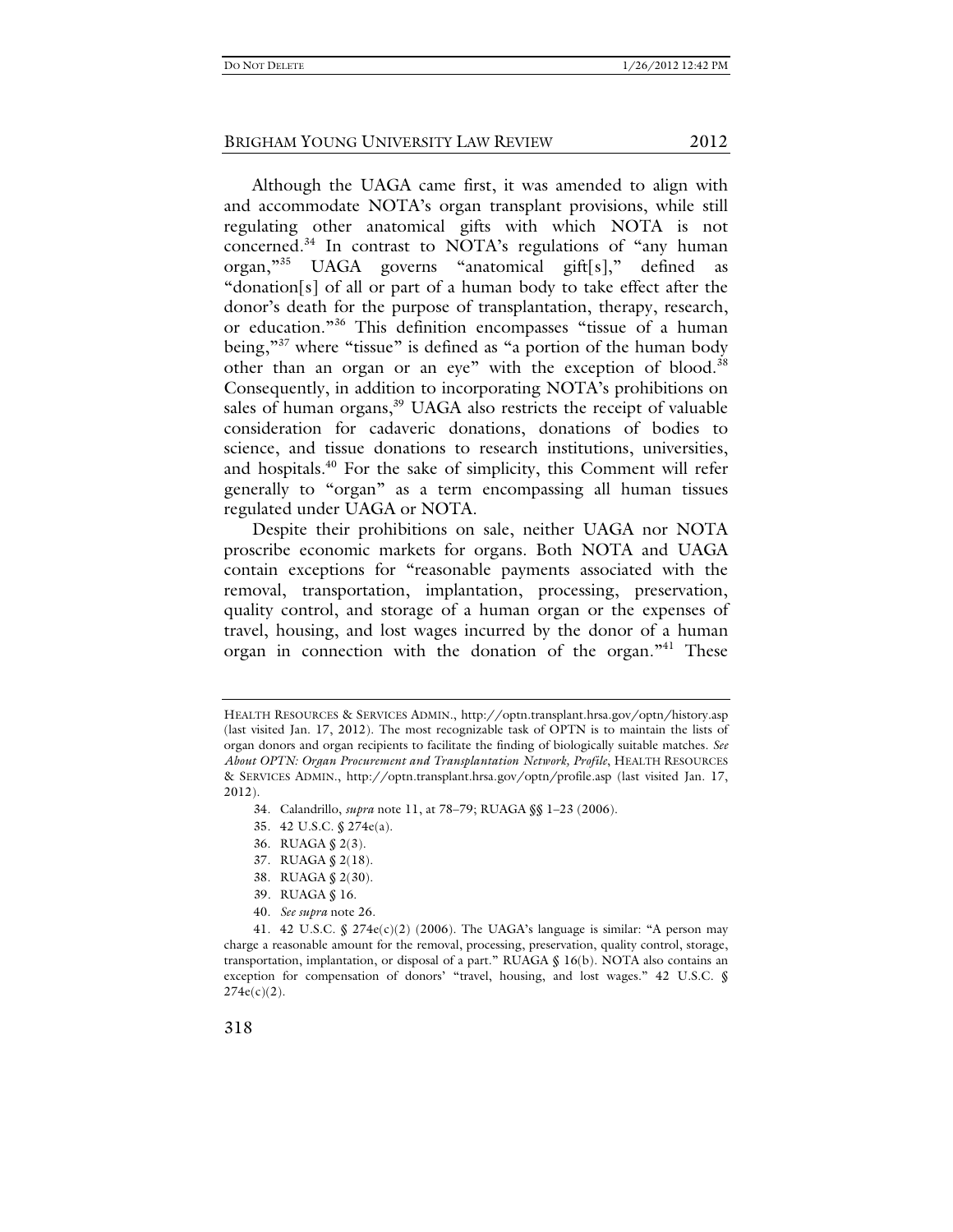313 *Gifts of the Heart . . . and Other Tissues*

exceptions allow doctors, hospitals, and tissue banks to collect compensation for the services they provide. In other words, after an organ is donated, the medical team involved in its removal, the hospital where the donation took place, any medical transportation company involved in transporting the organ, and any tissue bank involved in processing the organ can each attach the cost of their services to the organ and collect either from the organ recipient or, more likely, the organ recipient's insurance company.<sup>42</sup> Therefore, even though the initial sale of an organ is prohibited, the path from donor to recipient comprises a series of transactions in which money changes hands.

#### *B. The Legal Status of Human Body Parts*

The jurisprudence underpinning the legal status of human body parts is, at best, confused. This, in part, is due to the various legal theories that interact when discussing the transfer of human organs. The common law tradition that has protected some interests in body parts is now inadequate since the value in a dead body has only recently been—and is continually being—established by modern technology. Additionally, statutes concerned with tissue transfer have sought to preserve a distinction between the body and property, but with unintended consequences. Finally, this debate implicates recent doctrines of the constitutional right of privacy, adding yet another wrinkle to the legal framework.

Traditionally, common law recognized no property rights in a corpse,<sup>43</sup> and technology did not exist to preserve any viable use of an organ outside a living body. Courts did recognize some limited quasi-property rights held by the next of kin, allowing family members to oversee the proper burial of the deceased.<sup>44</sup> Additionally,

<sup>42</sup>*. See* Young, *supra* note 1. Presumably, the hospital where the transplantation takes place and the medical team involved in transplanting the organ into the recipient would charge the insurance company directly rather than tack their charges onto the organ. *See id*. In the context of a postmortem anatomical gift, these exceptions allow the hospital where the individual died, morgues, medical transportation companies, and tissue banks processing the cadaver to attach their costs to the cadaver and collect from the research institution or biotech company purchasing a cadaver or parts thereof. *See* CHENEY, *supra* note 12, at 7–8.

<sup>43</sup>*. See* Laurel R. Siegel, Comment, *Re-Engineering the Laws of Organ Transplantation*, 49 EMORY L.J. 917, 927 (2000).

<sup>44</sup>*. See, e.g.*, Brotherton v. Cleveland, 923 F.2d 477, 481 (6th Cir. 1991); Spiegel v. Evergreen Cemetery Co., 186 A. 585, 586 (N.J. 1936); Everman v. Davis, 561 N.E.2d 547, 550 (Ohio Ct. App. 1989).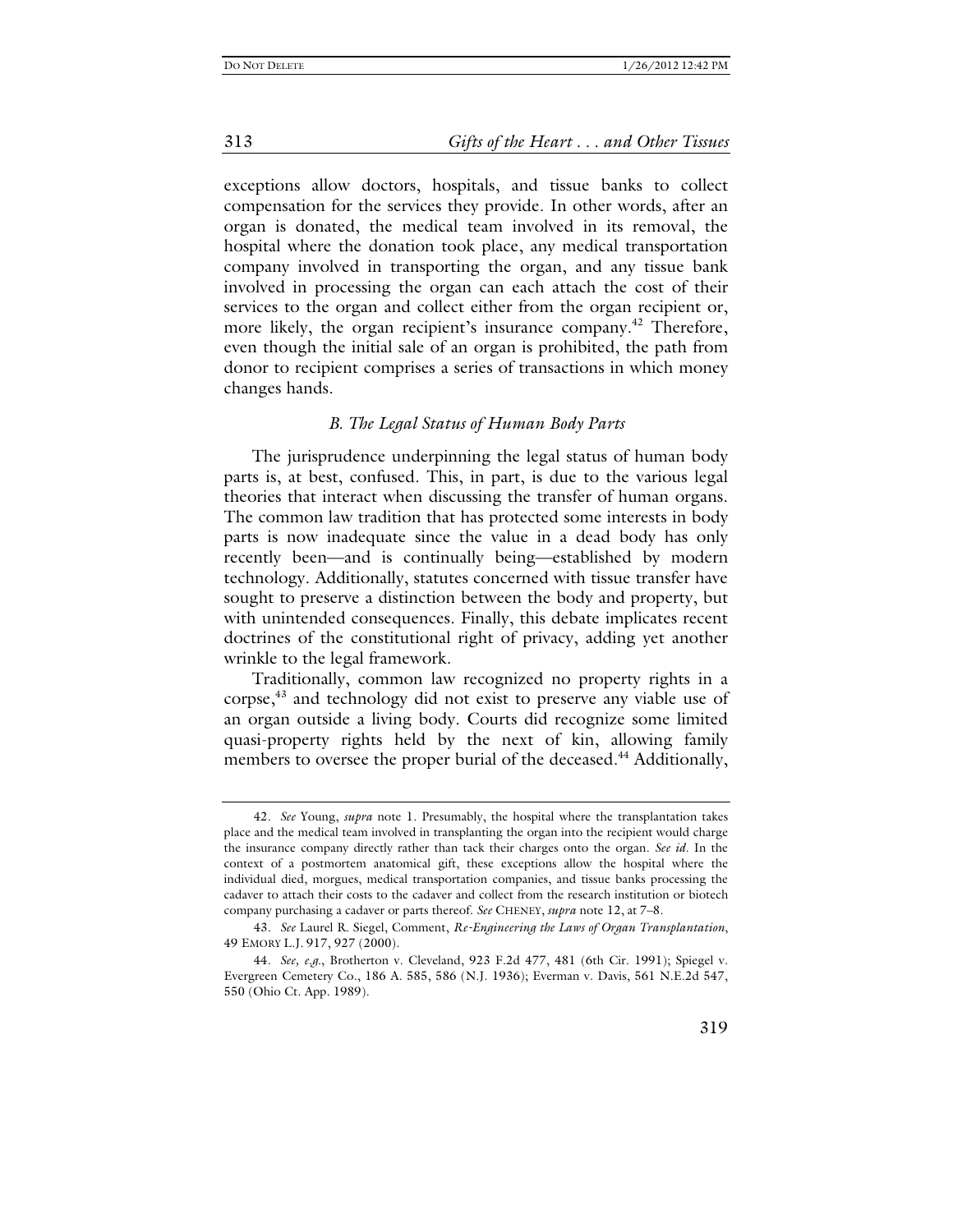American courts recognized the right of the individual to specify through a testamentary instrument the manner and method of disposal of her dead body.<sup>45</sup> However, most courts enforced these rights only indirectly through claims for infliction of emotional distress brought by the family.<sup>46</sup> Thus, while courts sought to respect and protect the wishes of the deceased, they avoided labeling the body as property.

Yet, as technology has made possible more viable uses for body parts and cadavers, courts have struggled to define the division of rights between individuals, family members, and the government. The Sixth Circuit has recognized, for example, that the Due Process Clause of the Fourteenth Amendment protects a widow's interest in her deceased husband's corneas,<sup>47</sup> but the Georgia Supreme Court has also held that the state legislature could override this interest.<sup>48</sup> Additionally, the federal court for the District of Kansas held that conversion was an inappropriate cause of action for parents seeking redress when their son's organs were not returned after an autopsy.<sup>49</sup> The court reasoned that because damages could not be proved, "partial remains of a human body[] ha[ve] no compensable value."<sup>50</sup> These decisions tend to be controversial because the refusal to frame these issues in terms of property often leaves distressed family members without an adequate remedy—or a remedy available only through more difficult to prove theories of liability—in the face of tragic actions of others.<sup>51</sup>

 <sup>45.</sup> Siegel, *supra* note 43, at 928.

<sup>46</sup>*. See* Michelle Bourianoff Bray, Note, *Personalizing Personalty: Toward a Property Right in Human Bodies*, 69 TEX. L. REV. 209, 230–31 (1990).

<sup>47</sup>*. Brotherton*, 923 F.2d at 482 (holding that Ohio law had created a property interest which could not be removed without a hearing).

 <sup>48.</sup> Georgia Lions Eye Bank, Inc. v. Lavant, 335 S.E.2d 127, 128–29 (Ga. 1985) (holding that the state's presumed consent statute permitted the removal of a boy's corneas without the express consent of the boy's parents).

 <sup>49.</sup> Shults v. United States, 995 F. Supp. 1270, 1271–72, 1275–76 (D. Kan. 1998).

<sup>50</sup>*. Id.* at 1276.

<sup>51</sup>*. See, e.g.*, Culpepper v. Pearl St. Bldg., Inc., 877 P.2d 877 (Colo. 1994). In this case, the body of a young man was wrongly cremated. *Id.* at 878–79. The court held that there was no cause of action for conversion; rather, the family had to sue for infliction of emotional distress. *Id.* at 882. The court then granted the defendant's motion to dismiss because the family could not prove that the defendant's conduct was outrageous, nor could they show intent to cause emotional distress. *Id.* at 883.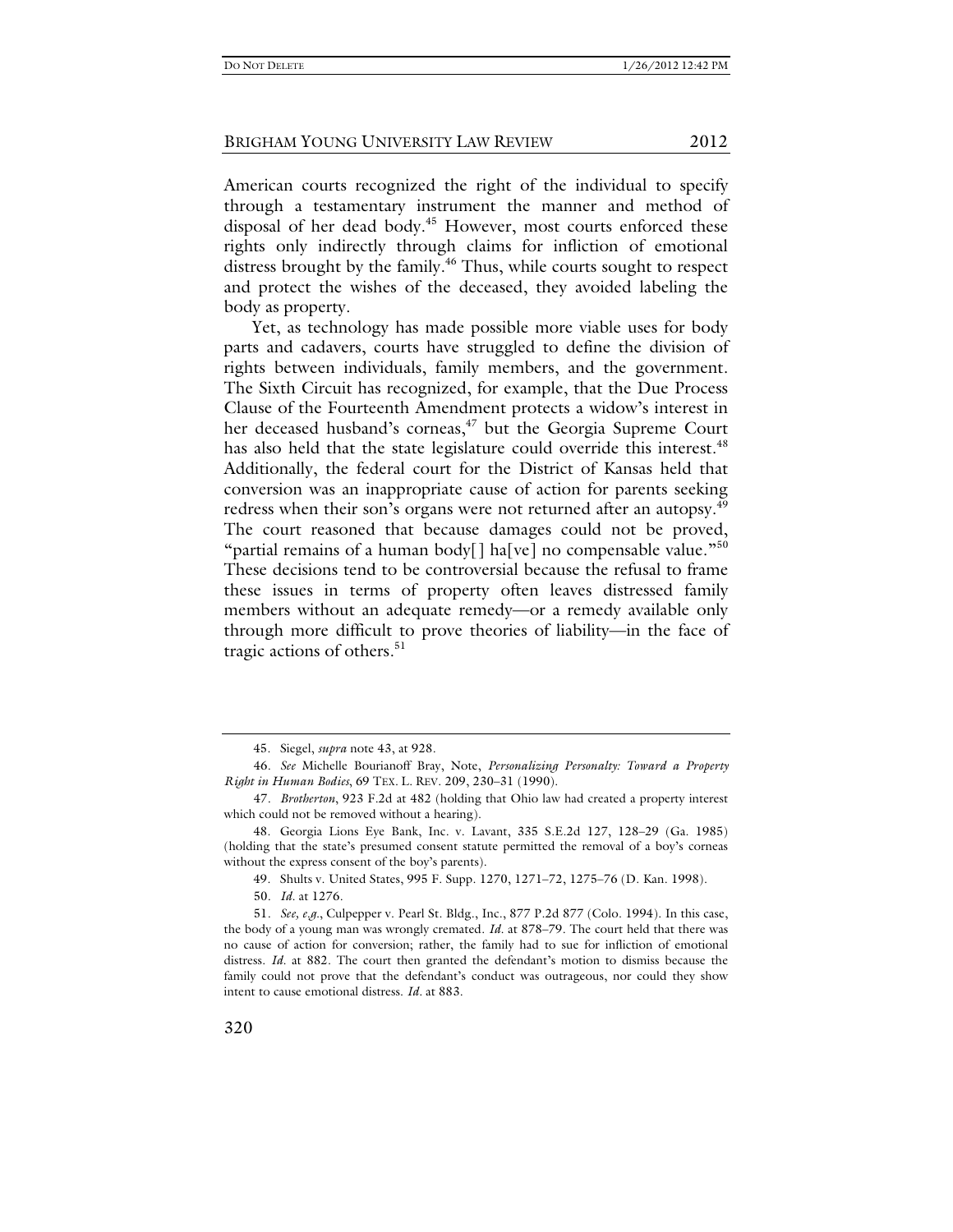313 *Gifts of the Heart . . . and Other Tissues*

The most famous example in this area is *Moore v. Regents of the University of California*. 52 In *Moore*, a doctor treating a patient suffering from hairy-cell leukemia removed the patient's spleen and several other tissues as part of the treatment.<sup>53</sup> The physician sold the tissues to a researcher who subsequently used them to develop a patented cell line worth billions of dollars.<sup>54</sup> The patient received nothing in compensation, and even paid for his own treatment and travel over seven years.<sup>55</sup> In deciding the case, the court dismissed the plaintiff's conversion claim, holding that there is no ownership in an individual's removed tissues.<sup>56</sup> While the patient prevailed on his breach of fiduciary duty claim,<sup>57</sup> the damages awarded could not approximate the potential royalties from the patent. Thus, the court's decision recognized the *physician's* (quasi) property rights in the tissues since the sale from the physician to the researcher was unquestioned, but refused to recognize any property rights for the individual from whom the cell line originated. This bifurcated view of property rights granted a windfall to the defendants while severely undercompensating the patient.<sup>58</sup>

In addition to the common law, statutes specifically regulating organ transfers have resulted in similar unintended consequences. Blood Shield Statutes<sup>59</sup> and other state health and safety legislation categorically treat the transfer of organs from one individual to another as a service rather than a transaction for goods or products.<sup>60</sup> In other words, even though a tangible, physical item (the organ) is traded between doctors, hospitals, and medical companies, and is

 <sup>52. 793</sup> P.2d 479 (Cal. 1990).

<sup>53</sup>*. Id.* at 480–81.

<sup>54</sup>*. See id.* at 482; *see also* Michele Goodwin, *Expressive Minimalism and Fuzzy Signals: The Judiciary and the Role of Law*, 84 CHI.-KENT L. REV. 19, 32 (2009).

<sup>55</sup>*. See Moore*, 793 P.2d at 481. The patient was induced—arguably fraudulently throughout this time to make several trips from Seattle to the UCLA medical center. Goodwin, *supra* note 54, at 32 (citing *Moore*, 793 P.2d at 481).

<sup>56</sup>*.* Moore, 793 P.2d at 489.

<sup>57</sup>*. Id.* at 485.

<sup>58</sup>*. See* Goodwin, *supra* note 54, at 33.

 <sup>59.</sup> Blood Shield Statutes, as the name implies, were enacted to shield health institutions providing blood transfusions from strict product liability claims. However, these statutes have been interpreted not only to apply to blood transfusions, but to human tissue transplants as well. *See, e.g.*, Condos v. Musculoskeletal Transplant Found., 208 F. Supp. 2d 1226, 1229–30 (D. Utah 2002).

<sup>60</sup>*. See, e.g.*, *Condos*, 208 F. Supp. 2d at 1230; Cryolife, Inc. v. Superior Court, 2 Cal. Rptr. 3d 396, 405 (Cal. Ct. App. 2003).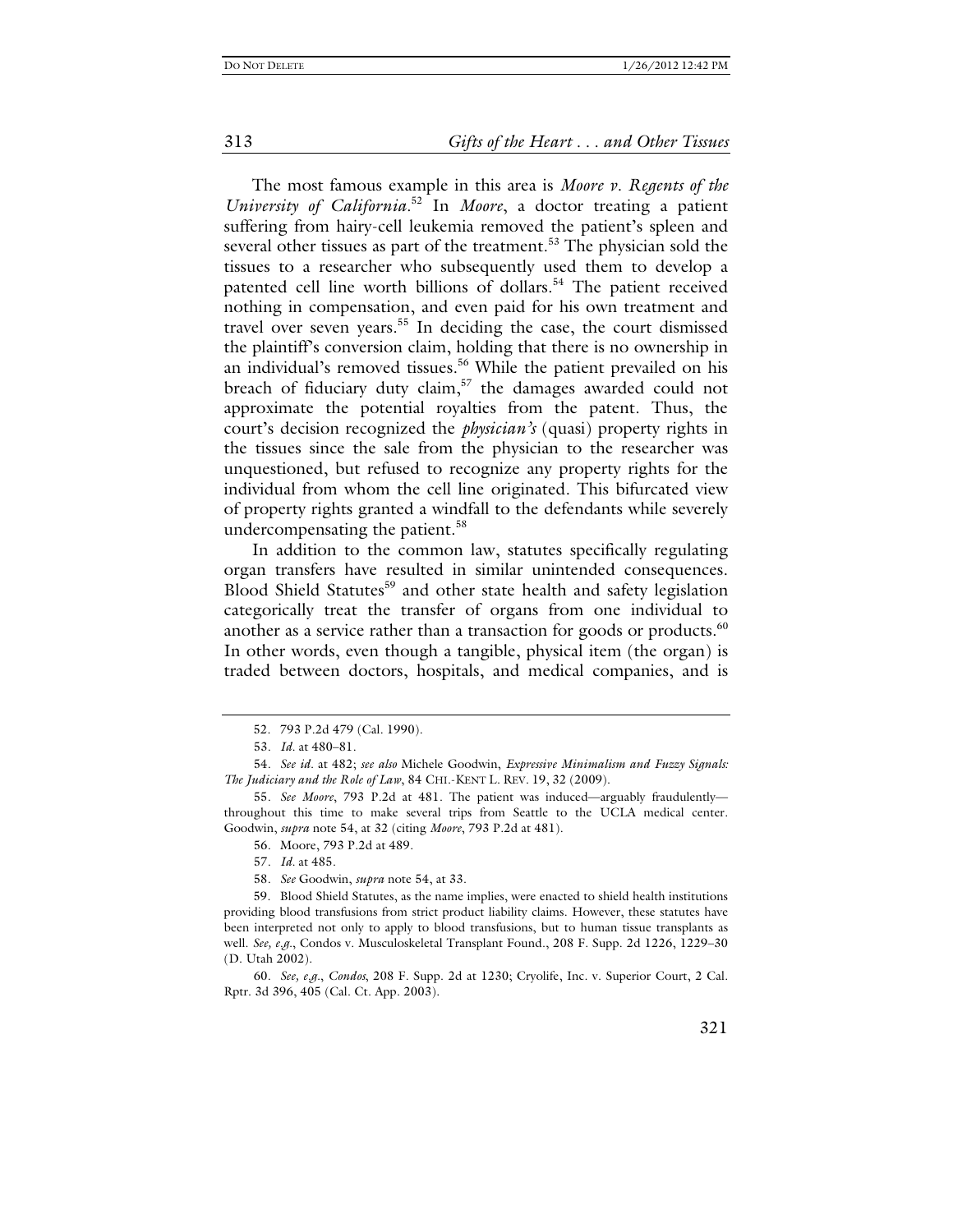treated as a good for the purposes of *those* transactions, when the end recipient enters the equation, the organ is deemed a service.<sup>61</sup> The end result of this classification is to preclude products liability claims, essentially exculpating tissue banks whose negligence may result in contaminated products. $62$  Because the tissue is not a good, tissue recipients are not protected by the standard product warranties that might otherwise deter tissue banks from negligently supplying infected tissue.63 Further, because the tissue is a service, an injured party's primary recourse is through medical malpractice suits against the doctors and hospitals involved in the transplant.<sup>64</sup> Thus, the law shifts the burden of ensuring that tissue is safe for implantation from tissue banks and other suppliers, who are in the best position to test for disease and ensure proper handling of tissues, to doctors and hospitals, who have much less control over the quality of tissues they receive.<sup>65</sup>

Such negligent treatment of tissue transplants can result in tragic consequences.66 Bryan Lykins stands as a poignant example. Bryan received a cadaveric tendon as part of a knee surgery.<sup>67</sup> Although the surgery was common, and in many ways routine, the tendon Bryan received was from a cadaver that had been unrefrigerated for nineteen hours.<sup>68</sup> The bacteria that had been allowed to grow during that time resulted in Bryan's death only four days after the surgery.<sup>69</sup> Even worse is the fact that Bryan's story is not a singular or isolated incident.<sup>70</sup> Yet, even though tissue banks may negligently place contaminated tissue on the market, they cannot be held liable if their products result in illness or even death.<sup>71</sup> Further, insofar as lawmakers have been slow to  $act<sub>1</sub><sup>72</sup>$  tissue banks have little incentive

70*. See* M.A.J. McKenna, *Tissue Transplant Firm Linked to 14 Infections*, ATLANTA J. CONST., Mar. 15, 2002, at A1.

71. Goodwin, *supra* note 54, at 41.

72*. See* Robert Pear, *F.D.A. Delays Regulation of Tissue Transplants*, N.Y. TIMES, May 14, 2003, at A18.

<sup>61</sup>*. See* Goodwin, *supra* note 54, at 41.

<sup>62</sup>*. See id.* at 42.

<sup>63</sup>*. See id.*

<sup>64</sup>*. See id.* at 43.

<sup>65</sup>*. See id.*

<sup>66</sup>*. See id.* at 41–42.

<sup>67</sup>*. Id.* at 41.

<sup>68</sup>*. Id.*

<sup>69</sup>*. Id.* at 42.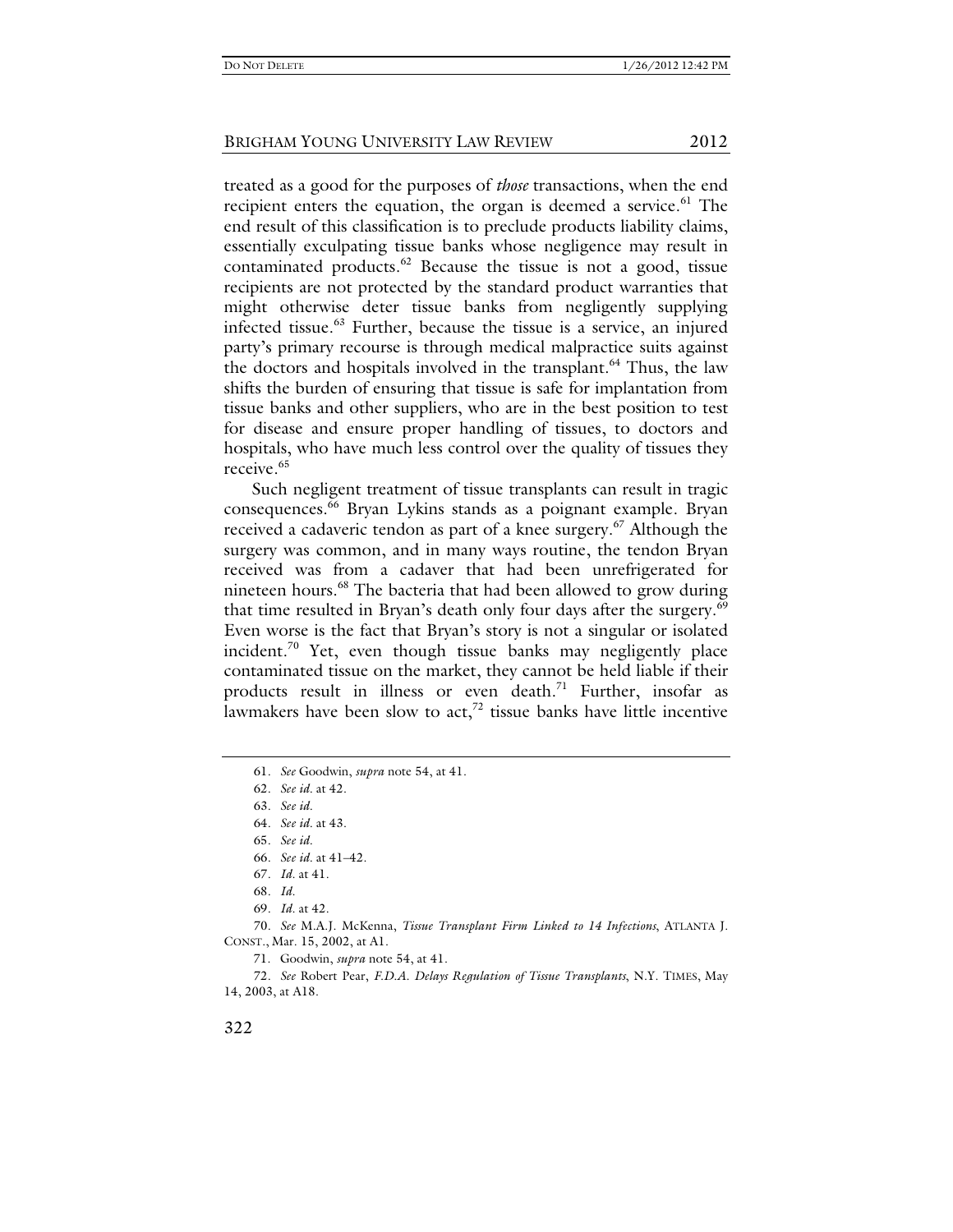to change their behavior, and some have been continually careless in the products and "services" they are providing.<sup>73</sup>

Finally, adding a constitutional wrinkle to the already complicated common law and statutory schemes, some scholars have suggested that the disposition of one's own body after death implicates a fundamental privacy right and that actions of the government should require a compelling justification with laws narrowly tailored to achieving their intended purposes.<sup>74</sup> These scholars argue that the right to determine what one does with his or her own organs falls along the same continuum of rights articulated in the Supreme Court's modern right of privacy doctrine.<sup>75</sup> Under this current doctrine, decisions "involving the most intimate and personal choices a person may make in a lifetime, choices central to personal dignity and autonomy, are central to the liberty protected by the Fourteenth Amendment,"<sup>76</sup> and an individual should "be free from unwarranted governmental intrusion into matters so fundamentally affecting a person."<sup>77</sup> Further, where individual health or bodily integrity is involved, "courts have held that personal decisions are the sole prerogative of the person whose body will be affected,"78 and even when those decisions carry potentially fatal consequences, courts have still deferred to the individual.<sup>79</sup> Thus, since an individual's decision regarding the disposition of his or her organs is intimate, personal, and tied to bodily integrity, so the argument goes, it implicates a fundamental right and any government involvement in that decision must be supported by a compelling government interest and laws must be narrowly tailored to that end.

Alternatively, some have argued that organ donation restrictions interfere with personal economic liberties in such a way that triggers

<sup>73</sup>*. See* McKenna, *supra* note 70.

 <sup>74.</sup> Karen L. Johnson, Note, *The Sale of Human Organs: Implicating a Privacy Right*, 21 VAL. U. L. REV. 741, 761–62 (1987).

<sup>75</sup>*. See id.* at 751–55.

 <sup>76.</sup> Planned Parenthood v. Casey, 505 U.S. 833, 851 (1992).

 <sup>77.</sup> Eisenstadt v. Baird, 405 U.S. 438, 453 (1972).

 <sup>78.</sup> Brophy v. New England Sinai Hosp. Inc., 497 N.E.2d 626, 633 (Mass. 1986); Johnson, *supra* note 74, at 753.

<sup>79</sup>*. See In re* Quinlan, 355 A.2d 647, 663–64 (N.J. 1976). *But see* Washington v. Glucksberg, 521 U.S. 702 (1997) (rejecting the argument that the fundamental right to refuse treatment encompasses a right to assisted suicide).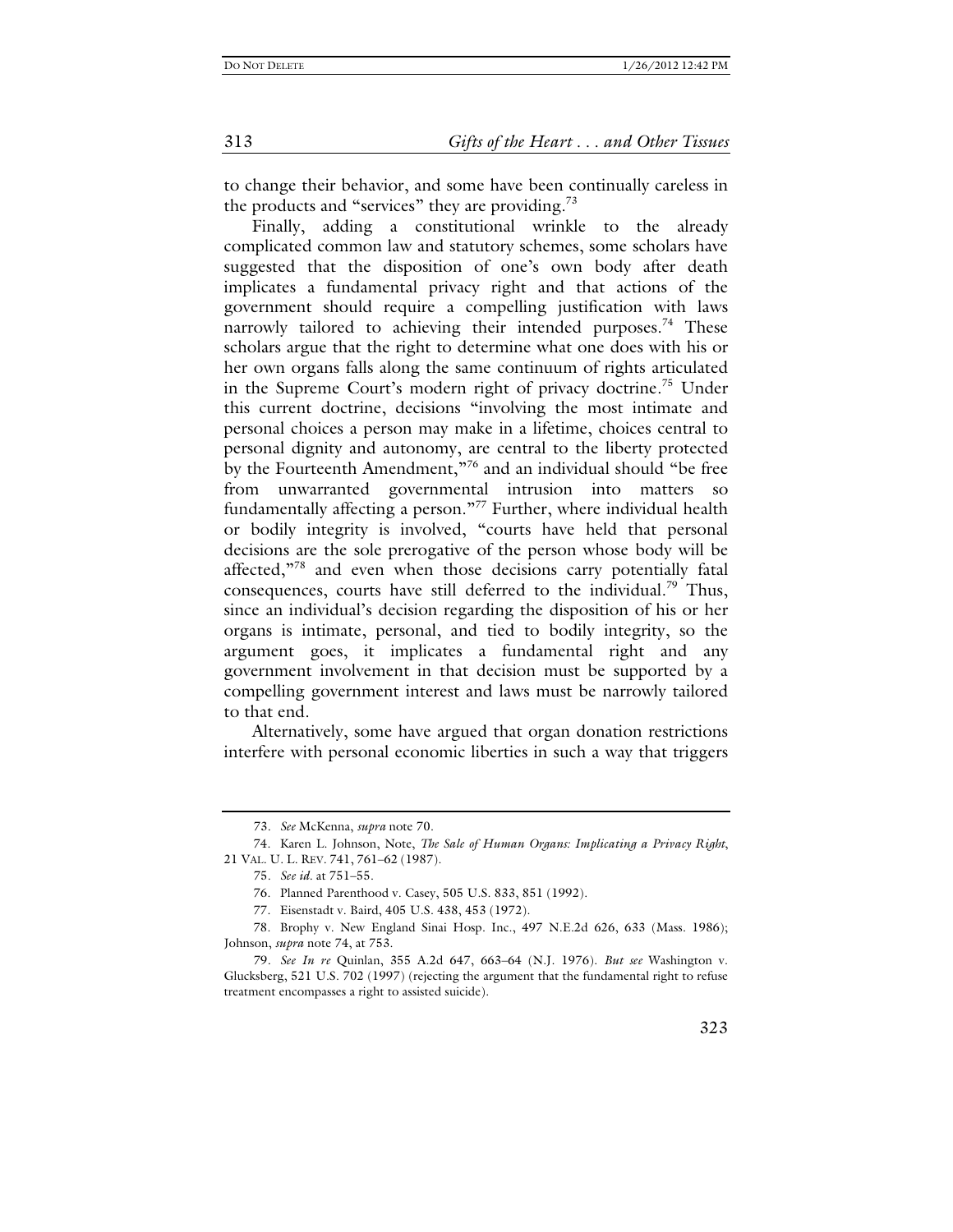intermediate scrutiny.<sup>80</sup> While most economic legislation is granted the presumption of constitutionality, in *Plyler v. Doe*81 the Supreme Court eliminated that presumption and required a showing of an important government interest with laws substantially fit to meet that interest where economic legislation infringes on personal rights not strong enough to be considered constitutionally fundamental, but still valued by society in a greater or different way than other liberties.<sup>82</sup> Accordingly, in the context of organ sales, the right to determine the disposition of one's own corpse might not rise to the level of a fundamental right under the constitution; nonetheless, it is still valued by society at a higher degree than other liberties so as to prohibit arbitrary governmental restrictions.<sup>83</sup> Therefore, some argue that any law restricting the sale of organs should be subject to intermediate scrutiny, requiring the law to substantially relate to an important government interest.<sup>84</sup>

While no court has held that organ sales are a constitutionally protected interest, there is some jurisprudence supporting the heightened scrutiny theory. In cases challenging statutes authorizing the removal of corneas without the consent of the next of kin, courts have justified these statutes by characterizing the state's interest as compelling.85 These cases seem to indicate that because some enhanced right is implicated, courts are inclined to take a harder look at laws overriding an individual's choice regarding what to do with her own organs.

#### III. PROPOSED MARKET MECHANISMS

Proposals of compensation models for donors of organs are many and varied. Each of these various proposals has advantages and drawbacks that cannot be discussed at length here. There are,

<sup>80</sup>*. See* Johnson, *supra* note 74, at 755–57.

 <sup>81. 457</sup> U.S. 202 (1982).

<sup>82</sup>*. See id.* at 221. In *Plyler*, the Court analyzed a Texas statute restricting public education from the children of illegal immigrants. *Id.* at 205–06. Although it explicitly stated that public education was not a fundamental right, the Court applied a stricter scrutiny to the law, ultimately striking down the restrictions because the personal interest in, and society's valuation of, public education was simply too great for rational basis review. *See id.* at 221.

 <sup>83.</sup> Johnson, *supra* note 74, at 755–57.

<sup>84</sup>*. Id.*

<sup>85</sup>*. See* State v. Powell, 497 So. 2d 1188, 1190 (Fla. 1986) (providing sight to blind citizens); Georgia Lions Eye Bank, Inc. v. Lavant, 335 S.E.2d 127, 129 (Ga. 1985) (maintaining public health).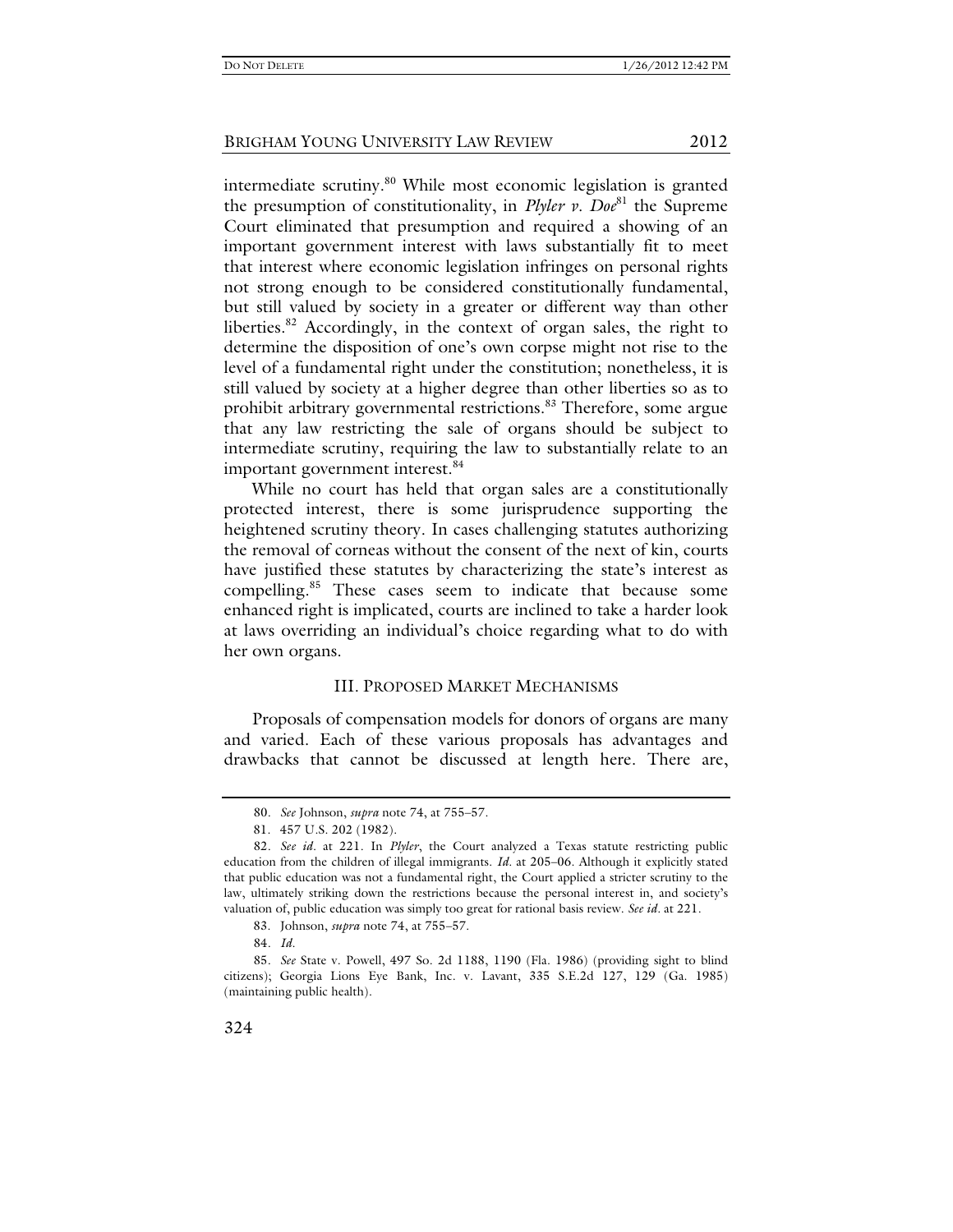however, general categories under which various proposals fall. This section seeks to provide a general overview of the overarching categories as a backdrop for discussion. Specifically, this section briefly discusses open markets (with various levels of government regulation), futures contracts, and government tax or fee rebates.

First, the most prevalent suggestion—and the most controversial—is to permit an open market for organ sales. Under this model, individuals would contract with each other for the transfer of an organ. While the prospect of purchasing an organ off of eBay86 seems unsettling, such a scenario is not likely. Because of the need for biological matching and the necessary involvement of hospitals, the open market proposal would still be subject to a great deal of government regulation. Proposed regulations have ranged from government-imposed price discrimination or subsidies based on income levels, $87$  to mandating that donors complete educational courses on the risks of donation, $88$  to requiring donors to purchase "donor insurance" to mitigate any unforeseeable health complications that may arise in the future. $89$  All of these regulations aim to forestall any bad consequences of a too-hasty decision.<sup>90</sup>

Second, the futures contracts proposal advocates a system in which a donor contracts with an entity, such as an organ procurement company, tissue bank, or research institution, for the rights to his or her corpse upon death. $91$  At death, the deceased body would be appraised and a named beneficiary would receive compensation for the donor's corpse.<sup>92</sup> Alternatively, donors could receive the payment of premiums, or a reduction in health insurance premiums for opting into an annual futures contract.<sup>93</sup> Estimates

 93. Hansmann, *supra* note 23, at 61–71. Premium reductions would be calculated by multiplying the risk of the individual's death by the probability that their organs would be harvestable and the value of those organs. *Id.* at 66–67. Each individual would opt in annually,

 <sup>86.</sup> In 1999, a kidney appeared on ebay.com for auction. Amy Harmon, *Auction for a Kidney Pops up on eBay's Site*, N.Y. TIMES, Sept. 3, 1999, at A13. The starting bid was \$25,000, and reached \$5,750,100 before eBay terminated the auction. *Id.*

<sup>87</sup>*. See, e.g.*, Gregory S. Crespi, *Overcoming the Legal Obstacles to the Creation of a Futures Market in Bodily Organs*, 55 OHIO ST. L.J. 1, 52 (1994).

 <sup>88.</sup> Calandrillo, *supra* note 11, at 102–03.

<sup>89</sup>*. Id.* at 104–05.

<sup>90</sup>*. See infra* Part IV.

 <sup>91.</sup> Calandrillo, *supra* note 11, at 108.

 <sup>92.</sup> Lloyd Cohen, *Increasing the Supply of Transplant Organs: The Virtues of a Futures Market*, 58 GEO. WASH. L. REV. 1, 2 (1989). The appraisal would be required since the manner and time of death would affect its total value.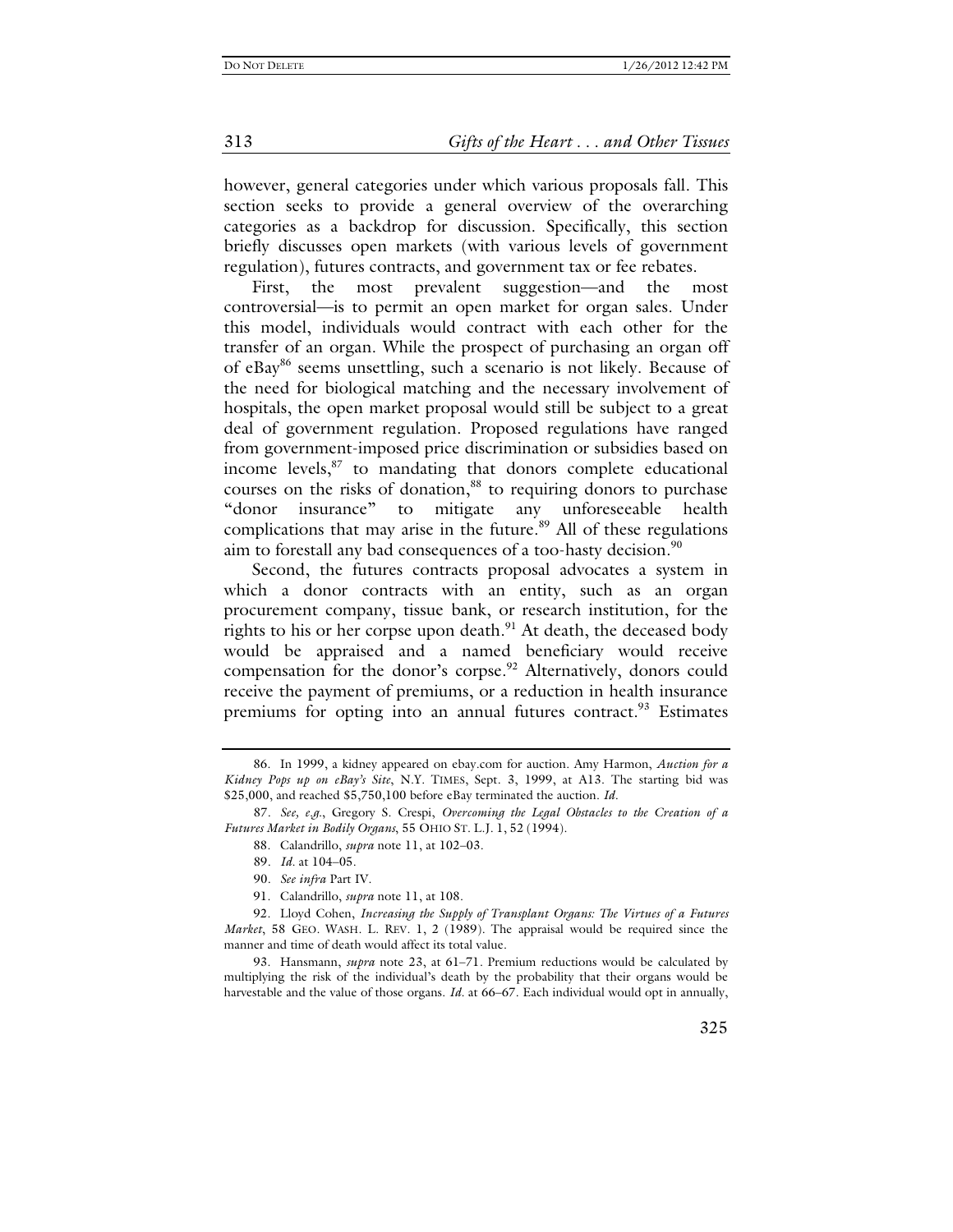show that these proposals could significantly reduce organ shortages, even though all increases in the organ market would be cadaveric.<sup>94</sup> Additionally, by avoiding living sales, concerns that the poor will be exploited are alleviated while still increasing the supply of organs.<sup>95</sup>

Third, some scholars have proposed—and in fact some states have tried<sup>96</sup>—to increase organ donations through government rebates.97 The most common proposals are tax breaks, discounted driver's license fees, and reimbursed burial expenses.<sup>98</sup> This approach assumes that most people support organ donation, but do not donate themselves because donation requires some positive effort on their part; it is simply easier not to. Thus, by providing small incentives, like a reduced driver's license renewal fee that must be paid anyway, people will find donation more efficient than inaction.

#### IV. SOCIETAL INTERESTS IN THE PROHIBITION OF ORGAN SALES

The arguments that the societal benefits of prohibiting organ sales outweigh the benefits of individual choice are centered in ethical and moral objections to the sale of human organs. These objections are somewhat hard to articulate, and often are based on an emotional reaction that cannot be expressed in altogether logical terms. Describing this side of the debate in these terms may be a mischaracterization, but the emotional nature of these objections has been grounds for some criticism,<sup>99</sup> and the arguments for prohibiting organ sales are often simply summarized and dismissed in academic literature.<sup>100</sup>

essentially granting the other contracting party the rights to harvest organs if death should occur that year. *Id.* at 63.

 <sup>94.</sup> Currently, most transplants are cadaveric, and many transplants, such as hearts and lungs, are *only* cadaveric. *Id.* at 60. Annually, 20,000 Americans die in ways that would make their organs harvestable. *Id.* Only 15% of those deaths are of people who agreed previously to be organ donors. *Id.* Thus, the potential of futures contracts is an increase greater than 650% in cadaveric donations.

 <sup>95.</sup> Calandrillo, *supra* note 11, at 108.

 <sup>96.</sup> Robert Steinbuch, *Kidneys, Cash, and Kashrut: A Legal, Economic, and Religious Analysis of Selling Kidneys*, 25 HOUS. L. REV. 1529, 1557 (2009).

<sup>97</sup>*. See* Calandrillo, *supra* note 11, at 108–18.

<sup>98</sup>*. See id.* at 111–17.

<sup>99</sup>*. See* J. Radcliffe-Richards et al., *The Case for Allowing Kidney Sales*, 351 LANCET 1950, 1951 (1998) (arguing that opposition to organ sales derives from "deep feelings of repugnance," which "cannot justify removing the only hope of the destitute and dying").

<sup>100</sup>*. See, e.g.*, Calandrillo, *supra* note 11, at 91–93.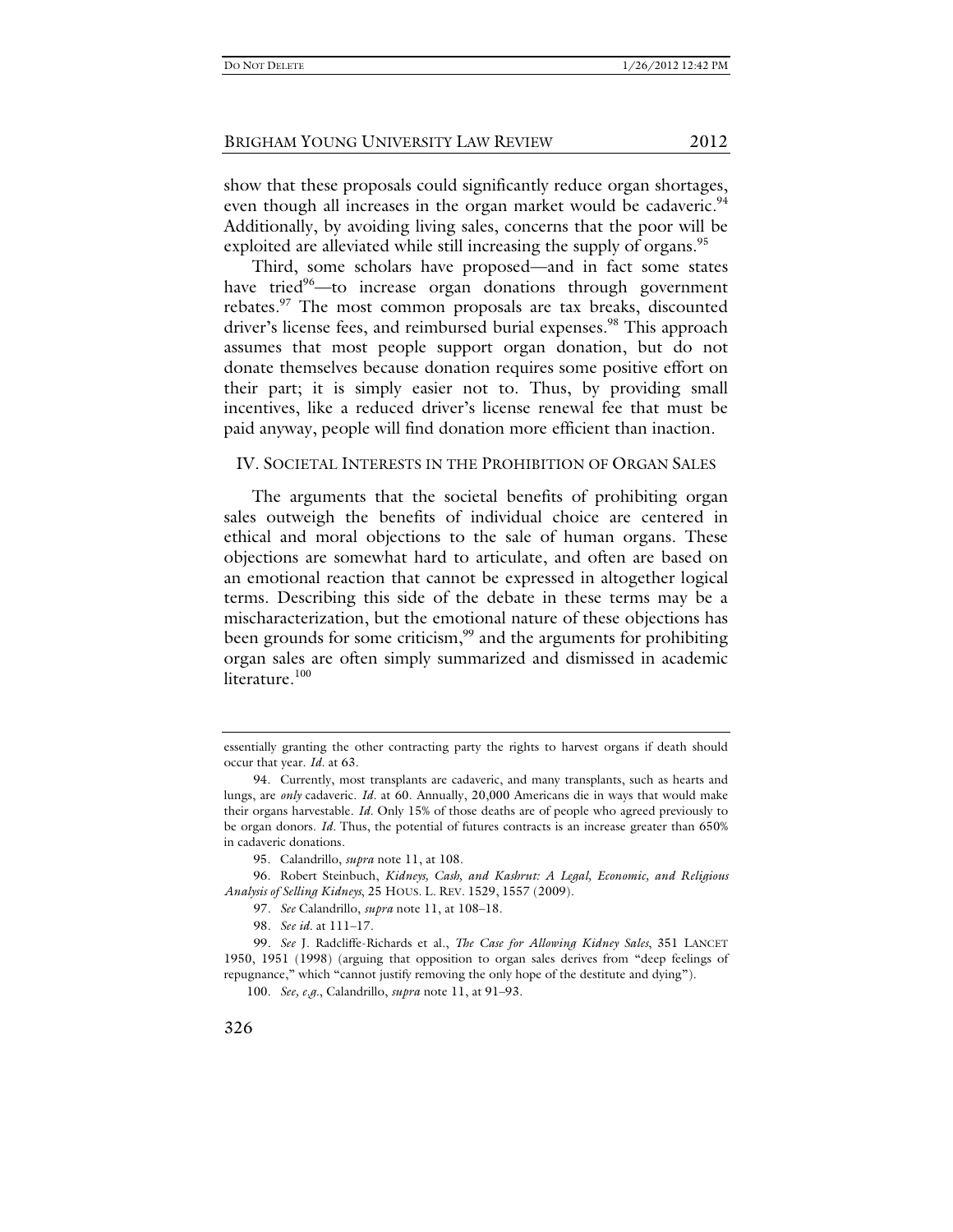#### 313 *Gifts of the Heart . . . and Other Tissues*

However, even if one characterizes these arguments as emotional and hasty, they still raise reason for serious pause. After all, every country in the world, with the exception of two,<sup>101</sup> has laws that prohibit the sale of human organs.102 Further, while definitive statements are somewhat difficult to find, it seems that most major world religions oppose the sale of organs.<sup>103</sup> Thus, the prohibition of the sale of organs enjoys almost unanimous support across various cultures, legal systems, and ethical frameworks.

This section attempts to articulate the driving forces behind these arguments. In doing so, it addresses arguments directed at the rights of individuals rather than the various objections to specific, proposed methods of organ sales. Ultimately, this section focuses on three arguments: 1) the sale of organs would have a disparate impact upon the poor; 2) the commoditization of the body has a dehumanizing effect on an individual's perception of others; and 3) anything other than an altruistic gift of the body would eliminate the idea that life has infinite value.

First, perhaps the most prevalent argument is that if organ sales were allowed, those choosing to sell organs would be predominantly poor, and those receiving organs would be predominantly wealthy.<sup>104</sup> This bifurcation raises concerns of distributive justice since the poor would disproportionately supply organs, but because of a lack of resources, they would be excluded from purchasing them.<sup>105</sup> In addition to allocation concerns, laissez-faire systems tend to benefit sophisticated actors in the market at the expense of weaker, less sophisticated parties who hold much less bargaining power. Hence, the impoverished, driven by their financial plight to sell their kidneys, might be coerced or intimidated into suboptimal deals by profiteering organ brokers.<sup>106</sup> Such transactions across society would

 <sup>101.</sup> Iran and Pakistan. *Id.* at 86.

 <sup>102.</sup> *Id.* Enforcement of these laws varies greatly from country to country. *Id.* at 87. Still the fact that, at least nominally, almost all nations oppose organ sales is something to consider.

<sup>103</sup>*. See* Steinbuch, *supra* note 96, at 1566–68. Mr. Steinbuch cites statements from the U.S. Conference of Catholic Bishops, Catholic theologians Benedict Ashley and Kevin O'Rourke, Bishop Dimitrios of Xanthos of the Greek Orthodox Church, the Board of Social Responsibility at the Church of Scotland, Bishop Tom Breidenthal (Episcopalian), and a committee of scholars from all the major Muslim Schools of Law in Great Britain. *Id.* However, Mr. Steinbuch ultimately concludes that Jewish law may permit the sale of human organs, relying on statements from Yisrael Meir Lau, former Chief Rabbi of Israel. *Id.* at 1577.

 <sup>104.</sup> Calandrillo, *supra* note 11, at 93.

<sup>105</sup>*. Id.*

<sup>106</sup>*. See id.* at 89–90.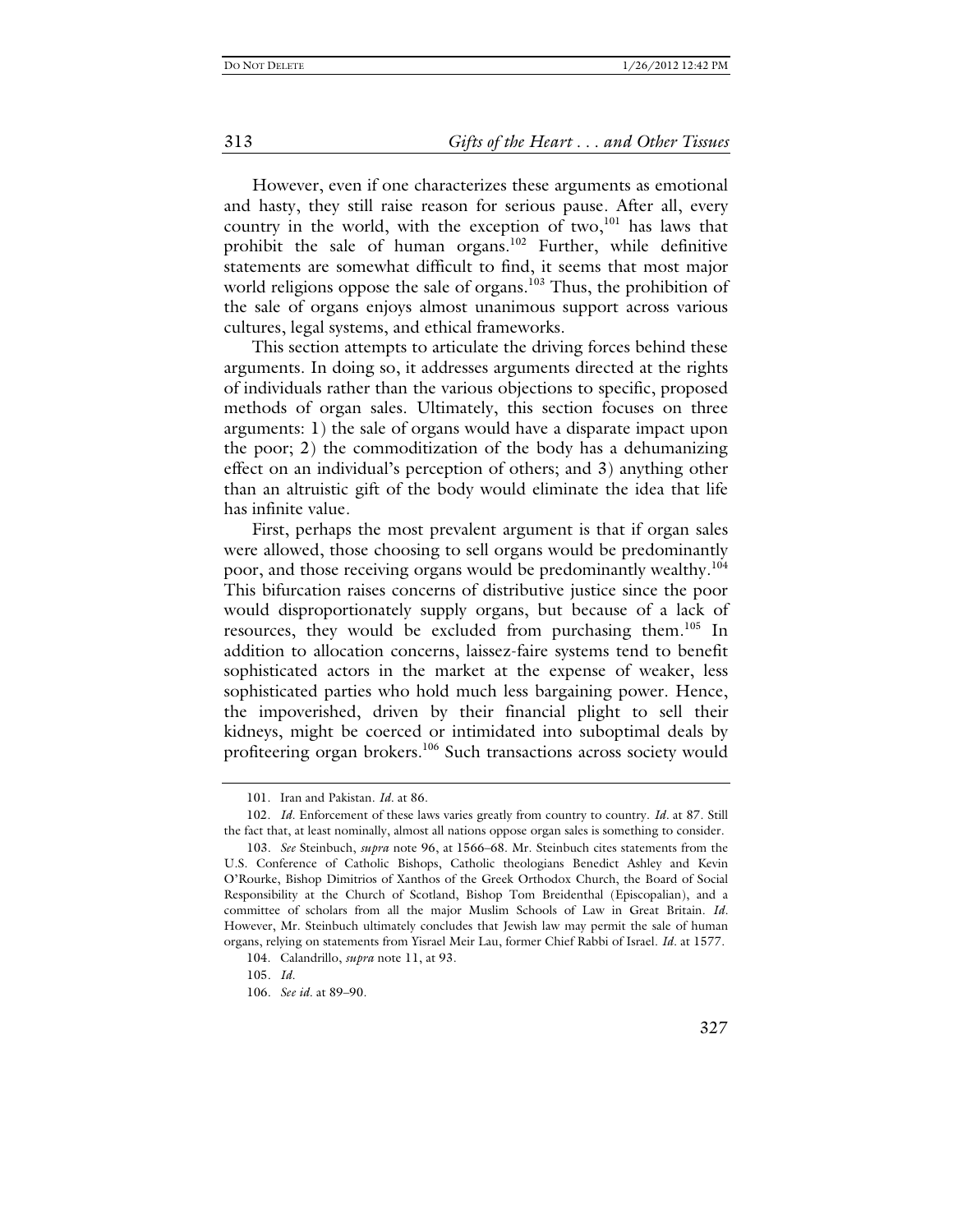only widen the gap between the rich and the poor in terms of health, power, and wealth. Thus, assuming that one role of government is to protect these weaker actors from entering into disadvantageous transactions resulting from their lack of information, experience, or bargaining power, the prohibition of organ sales is justified as a means to protect the rights of the underprivileged.

Additionally, the health consequences from selling body parts for desperately needed money may justify government restraint on individual liberty as well.<sup>107</sup> Desperation might drive a potential donor to focus too much on the benefit and fail to seek enough information about the risks, resulting in hasty decisions that do not account for potential future health costs.<sup>108</sup> These potential future costs include not only the physical and mental health complications for the donor, but costs for recipients as well, should donors seek to conceal disease or health conditions from procurement companies in order to bargain for higher prices for their organs.109 Thus, the benefits gained from an increased supply of organs would be diminished by the future health costs resulting from uninformed decisions.<sup>110</sup>

These distributive justice concerns are, in many respects, supported by the available data. A 2001 study of black-market kidney sales in India showed that 96% of "donors" underwent the process to relieve debt.<sup>111</sup> However, the same study showed that among these individuals, the number below the official poverty level actually increased.<sup>112</sup> After the surgery, average family income fell by one third, and 86% of donors reported a decline in health.<sup>113</sup> Additionally, the lack of bargaining power of these individuals is exemplified by the fact that many of the donors were paid significantly less than promised.<sup>114</sup> Further, the decision to sell an organ can also entail severe psychological consequences, including

<sup>107</sup>*. See* Madhav Goyal et al., *Economic and Health Consequences of Selling a Kidney in India*, 288 J. AM. MED. ASS'N 1589, 1592 (2002).

 <sup>108.</sup> Calandrillo, *supra* note 11, at 94.

<sup>109</sup>*. See id.* at 94–95.

<sup>110</sup>*. See id.* at 94–96.

 <sup>111.</sup> Goyal et al., *supra* note 107, at 1591 tbl. 2.

<sup>112</sup>*. Id.* at 1591. Individuals in the study averaged six years between the selling of a kidney and participating in the survey. *Id.* at 1589.

<sup>113</sup>*. Id.* at 1591.

 <sup>114.</sup> *Id.* This is a significant detriment when considering that donors in India now accept less than \$2,000 for a kidney. *See* Steinbuch, *supra* note 96, at 1561.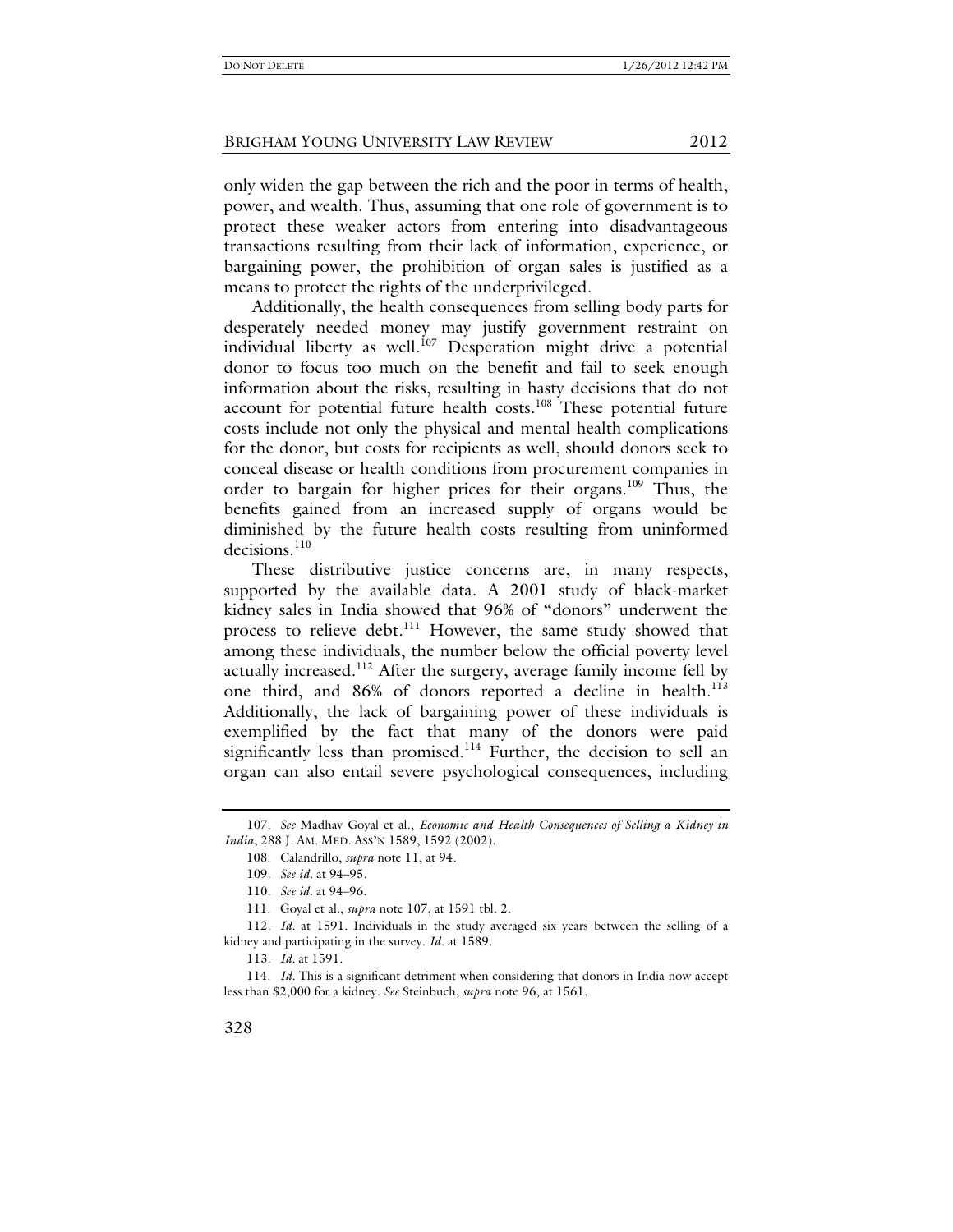anger, hostility, anxiety, and depression,  $115$  conditions that were not even measured by the study. While the results of a legitimate market may not be as drastic, this study shows that concerns of distributive justice are certainly warranted.

Second, opponents of legalizing organ sales believe that the commoditization of the body is an affront to human dignity and degrades the meaning of "human."116 Indeed, this was one of Congress's main motivations in passing NOTA.117 Then-Congressman Al Gore—the main proponent of the bill—stated that the sale of human organs would "blur[] the distinction between people and things, as human organs become simply another commodity to be bought and sold in the marketplace."<sup>118</sup> The fear underlying this argument is that if price tags were attached to body parts, individuals would begin to view others as having a quantifiable value.<sup>119</sup> Consequently, the value of humanity would simply become the sum of all of its parts.

The feared result of such perceptions is that interactions between individuals would deteriorate and civility would be lost. Throughout history, society has witnessed many atrocities when humans were treated as a tradable commodity,  $120$  or even when the value of an individual was viewed through too utilitarian a lens.121 As such,

<sup>115</sup>*. See* Lyndsay S. Baines & Rahul M. Jindal, *Letters: Consequences of Selling a Kidney in India*, 289 J. AM. MED. ASS'N 697, 697 (2003). Studies have shown anxiety, depression, and feelings of guilt in recipients of organs. *See* L.S. Baines, D.N. Hamilton, and R.M. Jindal, *Compliance with Hemodialysis and Kidney Transplantation: A Psychotherapeutic Perspective*, 33 TRANSPLANTATION PROC. 1895, 1895 (2001). It is reasonable to conclude that organ donations—even absent dire circumstances—could result in similar symptoms. *See id.*

<sup>116</sup>*. See* LEON R. KASS, LIFE, LIBERTY, AND THE DEFENSE OF DIGNITY: THE CHALLENGE FOR BIOETHICS 177–85 (2002); Melissa M. Perry, Comment, *Fragmented Bodies, Legal Privilege, and Commodification in Science and Medicine*, 51 ME. L. REV. 169, 174, 183– 96 (1999).

<sup>117</sup>*. See* Gail L. Daubert, Note, *Politics, Policies, and Problems with Organ Transplantation: Government Regulation Needed to Ration Organs Equitably*, 50 ADMIN. L. REV. 459, 466 (1998).

<sup>118</sup>*. Id.* at 466 n.43 (internal quotation marks omitted) (citing *Procurement and Allocation of Human Organs for Transplantation: Hearings Before the Subcommittee on Investigations and Oversight of the Committee on Science & Technology*, 98th Cong. 307–18, 248 (1983), *reprinted in* 2 NATIONAL ORGAN TRANSPLANT ACT OF 1984, LEGISLATIVE HISTORY OF PUB. L. NO. 98-507 (1990)).

<sup>119</sup>*. See id.*

<sup>120</sup>*. See* Johnson, *supra* note 74, at 750–51 (discussing testimony before Congress before the passage of NOTA comparing organ sales to slavery).

<sup>121</sup>*. See, e.g.*, Leo Alexander, *Medical Science Under Dictatorship*, 241 NEW ENG. J. MED. 39, 39–41 (1949) (describing the euthanasia programs of the Nazis when people were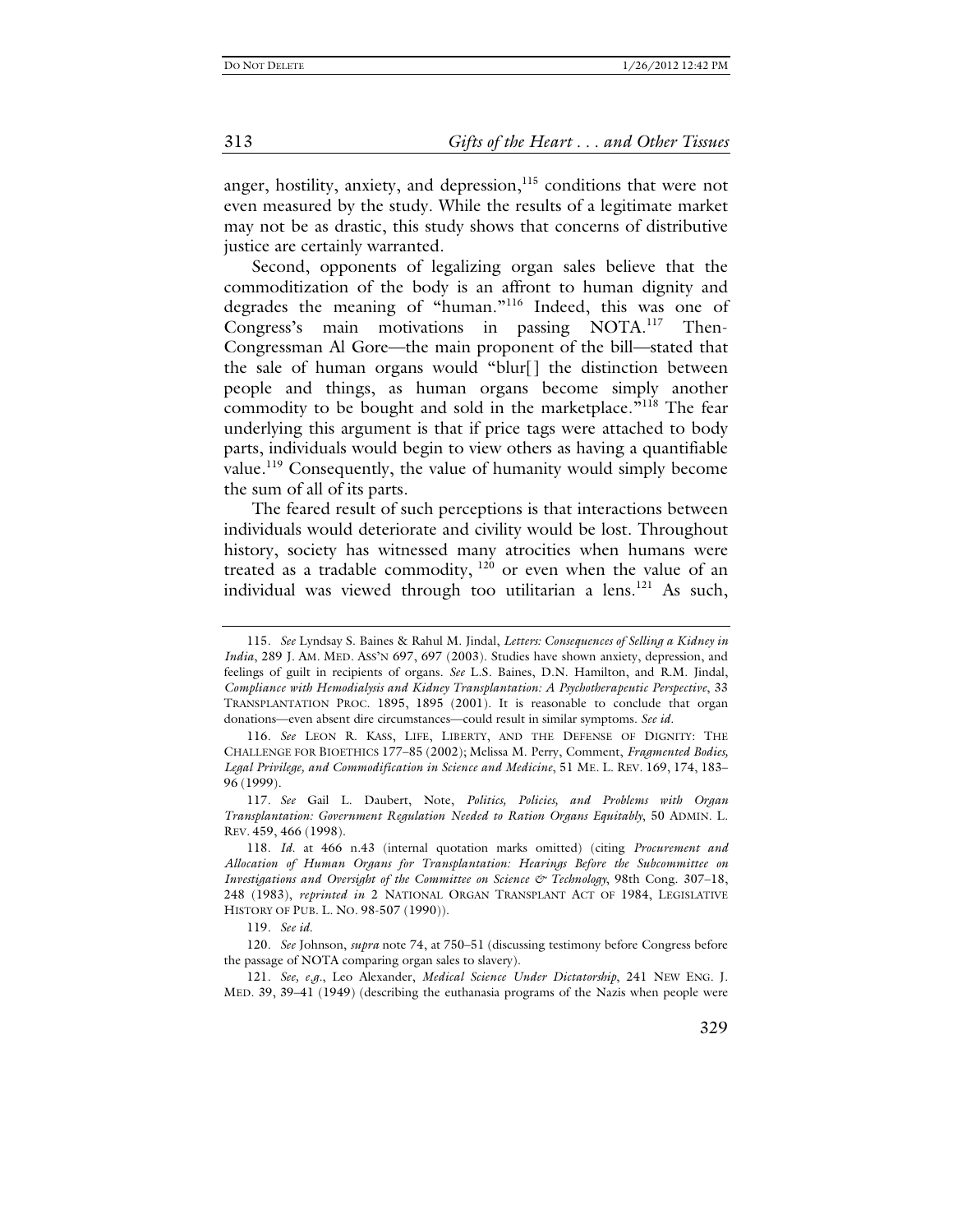society's interest in maintaining humane interactions between people justifies any prohibitions on systems that treat the body or any part of it as a tradable commodity.

Third, and perhaps the most difficult to articulate, opponents of organ sales argue that the body is a gift, therefore not owned, and an individual is not permitted to do as she pleases with it.<sup>122</sup> This is the common position for most religions that view the body as owned by God, with the individual having limited stewardship over its use.<sup>123</sup> This argument also shares common ground with commoditization argument because it suggests that while organ donations promote good will, the introduction of monetary incentives would corrupt proper social interactions between individuals.124 Essentially, the gift of an organ is a gift of life and is, therefore, infinite in value. The receipt of monetary compensation for this gift, in effect, reduces the value of life by reducing the gift of life to a quantifiable amount. Only an altruistic act can preserve the infinite value of life, given originally to the donor and transferred to the recipient.

#### V. THE CASE FOR MARKETS

These societal concerns rest on the assumption that restricting a donor from receiving compensation for her organs in turn restricts all market transactions for those organs. In fact, the opposite is true;

no longer useful to society).

<sup>122</sup>*. See* Erika Blacksher, *On Ova Commerce*, 30 HASTINGS CENTER REP. 29, 29–30 (2000), *reprinted in* MARSHA GARRISON & CARL E. SCHNEIDER, THE LAW OF BIOETHICS: INDIVIDUAL AUTONOMY AND SOCIAL REGULATION 678 (2d ed. 2009) ("My eggs . . . did not seem mine, in the sense of ownership . . . . Somehow these eggs were mine, yet not. Not unlike a gift. Gifts are given to us, by friends and family, and become ours. But we are not permitted to do just anything with them.").

<sup>123</sup>*.* Richard V. Grazi & Joel B. Wolowelsky, *Jewish Medical Ethics: Monetary Compensation for Donating Kidneys*, 6 ISR. MED. ASS'N J. 185, 185 (2004) ("If the tissue or organ to be donated is the gift of G[o]d and if the imperative of the Gospel is to love our neighbor unconditionally, then donation must be made freely on the grounds of need, not conditionally on the grounds of creed, or lucratively on the grounds of greed." (quoting *Extract of the Report of Board of Social Responsibility of the Church of Scotland*, CHURCH OF SCOTLAND (1990)) (internal quotation marks omitted)).

<sup>124</sup>*. See* Grazi & Wolowelsky, *supra* note 123, at 185 ("[I]f society is to live in a humane manner, generosity and charity, rather than monetary gain and greed, must serve as the basis for donation of functioning organs." (quoting ASHLEY BM & O'ROURKE KD, HEALTH CARE ETHICS: A CATHOLIC THEOLOGICAL ANALYSIS 411 (4th ed. 1997)) (internal quotation marks omitted)).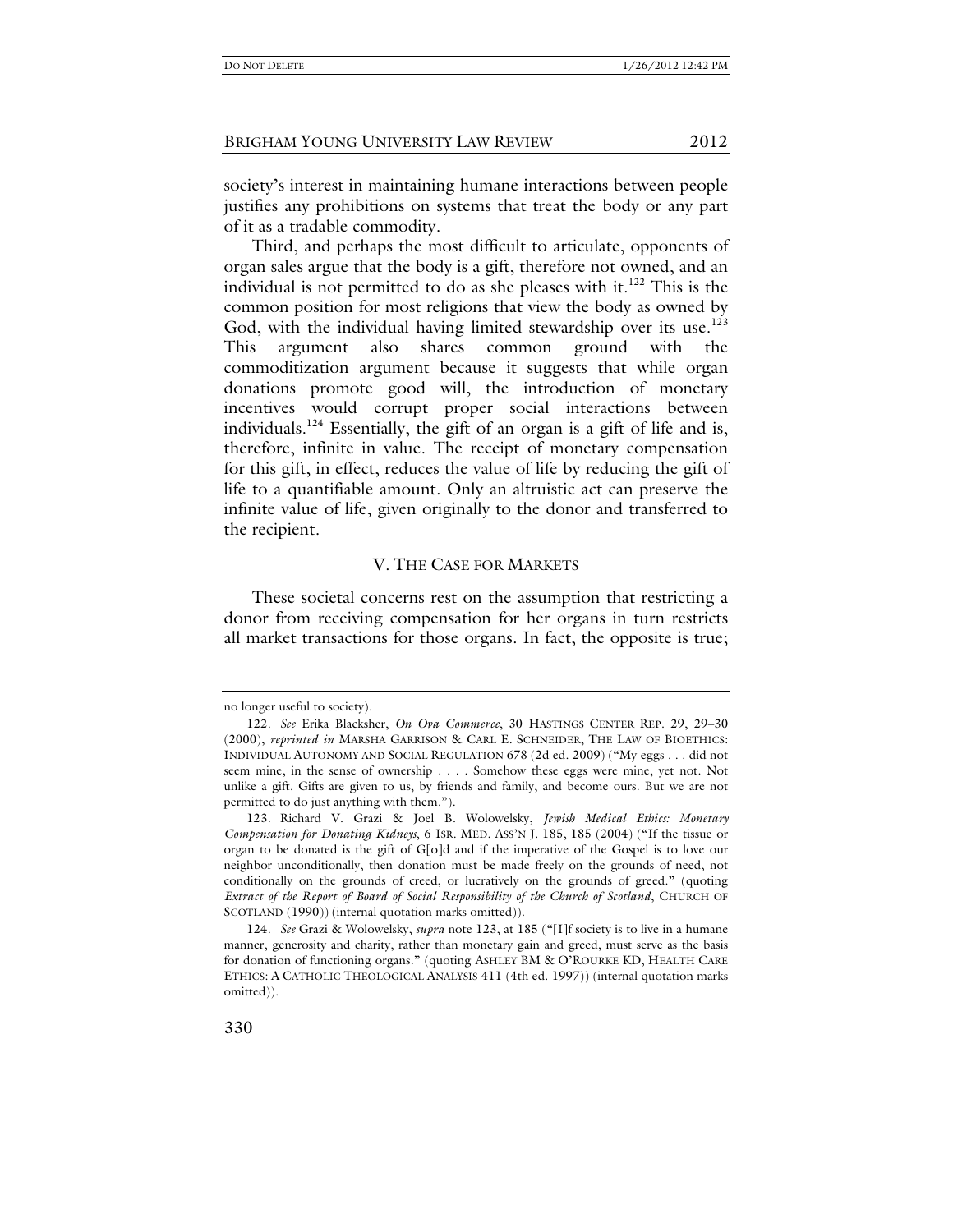313 *Gifts of the Heart . . . and Other Tissues*

the market for human organs is both booming and lucrative.<sup>125</sup> As such, the societal concerns justifying prohibition are undermined by the fact that society feels few qualms about the flourishing organ market under the current legal scheme.<sup>126</sup> This section analyzes these societal concerns in the context of the industry created by current law and shows that they are not nearly as compelling when viewed in isolation. Further, this section argues that while some prohibitions are warranted, the ban on organ sales inequitably distributes wealth and autonomy between donors and third parties involved in transplantation.

#### *A. The Industry*

The market for human parts is a billion-dollar industry.<sup>127</sup> While most people think of this market as transacting only in kidneys, hearts, and livers for the purpose of transplantation, modern advances in medicine have provided many more uses for the human body. Cadaveric skin is used to treat burn victims; bone is used in oncology, as well as orthopedic and dental surgery, to treat bone loss resulting from tumors; skin tissue is used to repair vocal chords damaged by radiation treatment; tendons, cartilage, and ligaments are used to repair joints in treating sports injuries; and cadaveric heart valves are used to replace faulty valves in living hearts.<sup>128</sup> In fact, over one million of these and similar transplants are performed annually in the United States.<sup>129</sup> Furthermore, human tissues are used in research to train medical students and to develop new treatments for injuries and surgical techniques.<sup>130</sup> In all, these new technologies, treatments, and techniques have increased the value of a human cadaver to over  $$250,000$ .<sup>131</sup> This value is only increasing as technology finds more and better uses for human tissues.

 <sup>125.</sup> Schapiro, *supra* note 9, at G1.

<sup>126</sup>*. See* Calandrillo, *supra* note 11, at 97.

 <sup>127.</sup> Schapiro, *supra* note 9, at G1. This estimate focuses specifically on tissue transplant and does not even include whole-organ transplants. *See id.*

<sup>128</sup>*. Id.*

 <sup>129.</sup> Goodwin, *supra* note 54, at 49.

<sup>130</sup>*. See Brokering Body Parts*, USATODAY.COM, http://www.usatoday.com/money/graphics/body\_parts/flash.htm (last visited Jan. 18, 2012).

 <sup>131.</sup> Goodwin, *supra* note 54, at 50.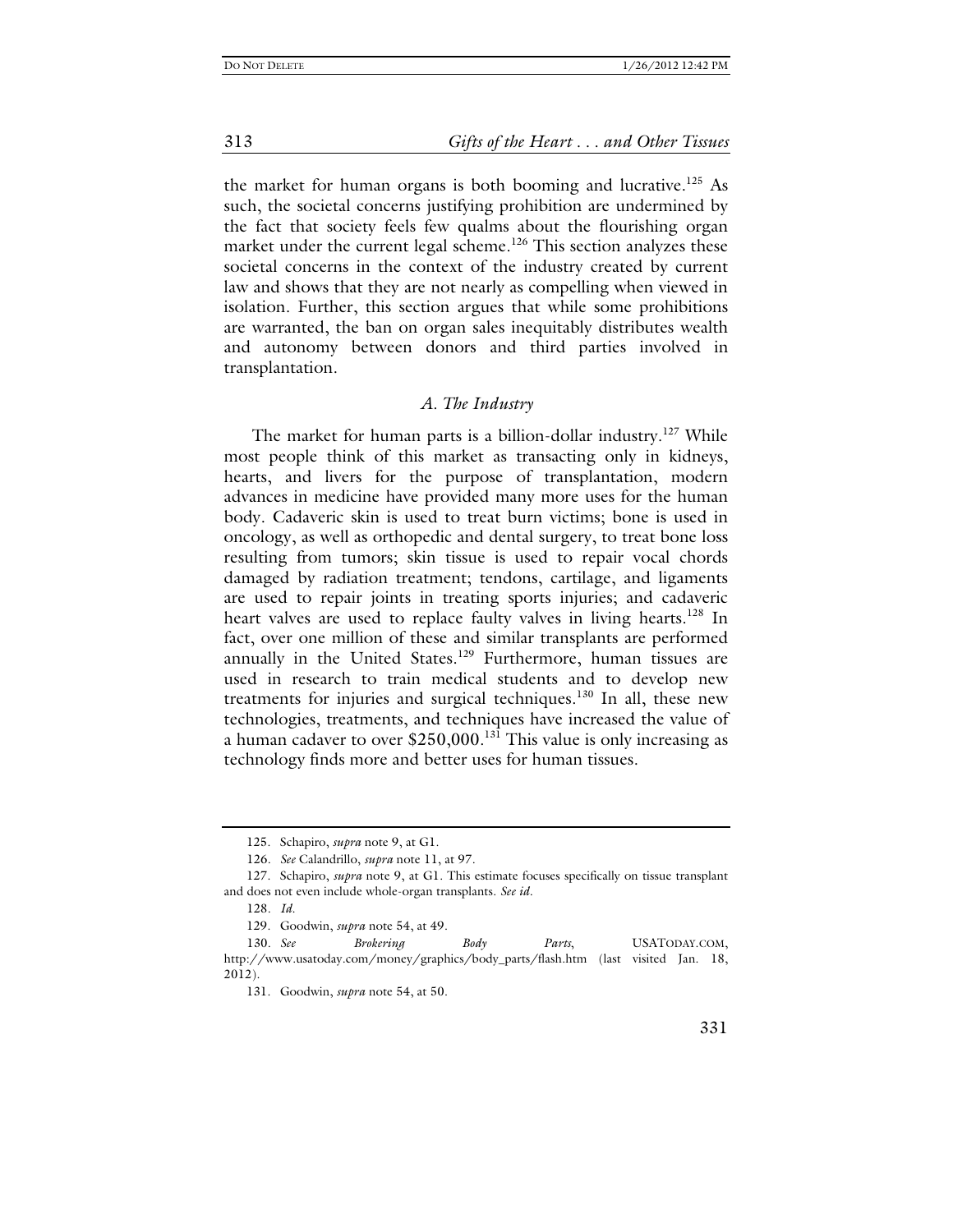Moreover, this dollar estimation is not hypothetical but is based on how much end consumers are paying for human parts.<sup>132</sup> In order to facilitate organ donations and transplants, both NOTA and UAGA allow parties involved in the "removal, transportation, implantation, processing, preservation, quality control, and storage of a human organ" to collect "reasonable payments" for the services they provide.<sup>133</sup> So, while the donor gives an organ free of charge, the doctor who removes the organ, the hospital where the operating room is located, the medical transportation company who transports the organ, and the tissue bank that processes and tests the organ for disease each attach charges to the organ. These charges are ultimately paid by the recipient's insurance company (in the case of a transplant) or a research institution (in the case of a tissue purchase). Therefore, while federal and state laws prevent the initial sale of an organ, the end user of an organ must still purchase it.

While this may seem ironic, it is important to remember that this feature of the law is essential to the organ transplantation system. Society cannot encourage and increase the number of organ donations if it requires doctors, hospitals, and medical companies to donate their time and resources alongside the individual donating an organ. Indeed, many companies whose income is solely generated by providing organ transplantation services could not operate without someone footing the bill. Further, the most logical person to bear the cost of these services is the recipient, who is receiving the benefit. Requiring either the donor or doctors and hospitals to bear the costs of these services would halt all operations in the transplantation system.

That being said, as rational actors in a market seek to maximize profits, transplantation service providers increase their prices to capture the maximum amount purchasers are willing to pay.<sup>134</sup> In other words, if a surgeon usually charges \$4,000 for the removal of an organ, and the hospital charges \$4,000 for the operating room, staff, and equipment, but an organ recipient is willing to pay \$50,000 to receive an organ, the charges that the surgeon and hospital attach to that organ are quickly increased to \$25,000

<sup>132</sup>*. See* Schapiro, *supra* note 9, at G1.

 <sup>133. 42</sup> U.S.C. § 274e(c)(2) (2006); *see also* RUAGA § 16(b) (2006).

 <sup>134.</sup> Calandrillo, *supra* note 11, at 99–100; *see also* Emanuel Thorne & Gilah Langer, *The Body's Value Has Gone Up: Who Should Profit from Organs?*, N.Y. TIMES, Sept. 9, 1986, at A23; Young, *supra* note 1.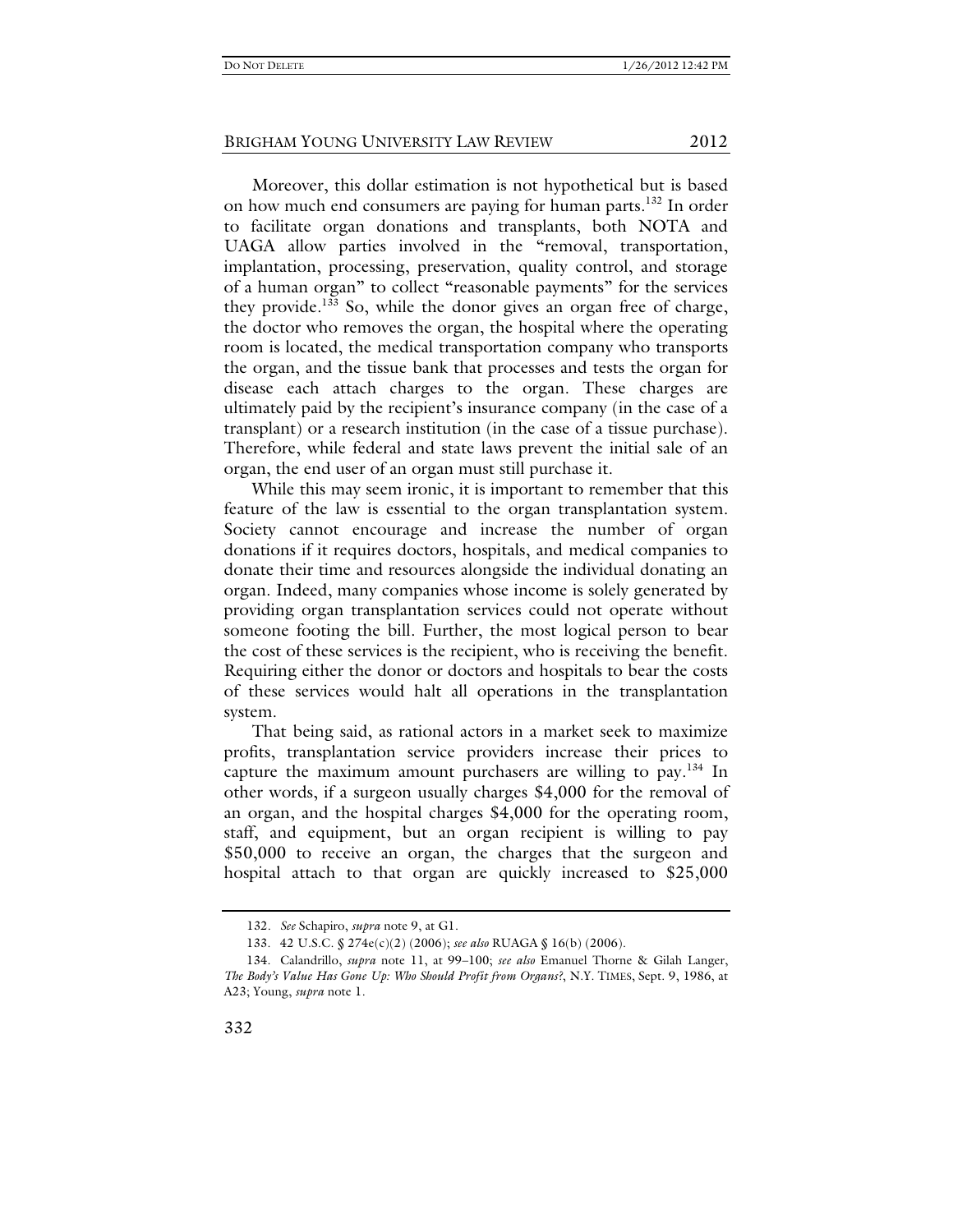each.135 Consequently, because of the volume of transplantations performed annually and the extremely high willingness to pay for many organs,<sup>136</sup> the industry has become incredibly profitable.

#### *B. Commoditization Has Already Happened*

The societal interests supporting the prohibition of organ sales also assume that quantifying the value of the human body is bad. $137$ However, the current system, to which no ethical qualms are raised, in fact quantifies the value of the human body.<sup>138</sup> As such, an analysis of the consequences of quantification does not have to be simply hypothetical, but can be based on current observation. In the context of this current commoditization, the ethical objections to the sale are simply not as grave as when viewed in isolation.

On an empirical level, there is no disputing that the human corpse now has a substantial economic value.<sup>139</sup> And while the law has prohibited at least the initial sale of organs, it has not prohibited the purchase of an organ.140 Simply put, to say that the law prohibits attaching a price tag to a donated organ is to ignore reality.<sup>141</sup>

The high demand and willingness to pay for organs, coupled with the short supply, has created a lucrative business for organbrokering middlemen, who flip essentially costless, donated organs for large profits.<sup>142</sup> In fact, the prices at which organs are traded are

<sup>135</sup>*. See* Calandrillo, *supra* note 11, at 99–100. These numbers are completely hypothetical for purpose of illustration.

<sup>136</sup>*. See* Steinbuch, *supra* note 96, at 1562. The price of a kidney has reached \$90,000. *Id.* This figure is "all-inclusive," meaning it entails the travel costs of both the recipient and the donor, in addition to all medical charges. *Id.* Presumably, a more efficient market structure could reduce this price. *See id.*

<sup>137</sup>*. See supra* Part IV.

<sup>138</sup>*. See* Calandrillo, *supra* note 11, at 97.

<sup>139</sup>*. See supra* Part V.A.

<sup>140</sup>*. See supra* Part V.A.

<sup>141</sup>*. See* CHENEY, *supra* note 12, at xv. Cheney details a price list of various body parts used for research purposes. The list includes:

Head \$550–\$900, Head w/o brain \$500–\$900, Brain \$500–\$600, Shoulder \$375– \$650 (each), Torso \$1,200–\$3,000, Forearm \$350–\$850 (each), Elbow \$350– \$850 (each), Wrist \$350–\$850 (each), Hand \$350–\$850 (each), Leg \$700–\$1000 (each), Knee \$450–\$650 (each), Foot \$200–\$400 (each), Whole Cadaver \$4,000– \$5,000, Eviscerated torso \$1,100–\$1,290, Cervical spine \$835–\$1,825, Torso to toe \$3,650–\$4,050, Pelvis to toe \$2,100–\$2,900, Temporal bones \$370–\$550, Misc. organs \$280–\$500 (each).

*Id.*

<sup>142</sup>*. See id.* at 7–10, 125–60.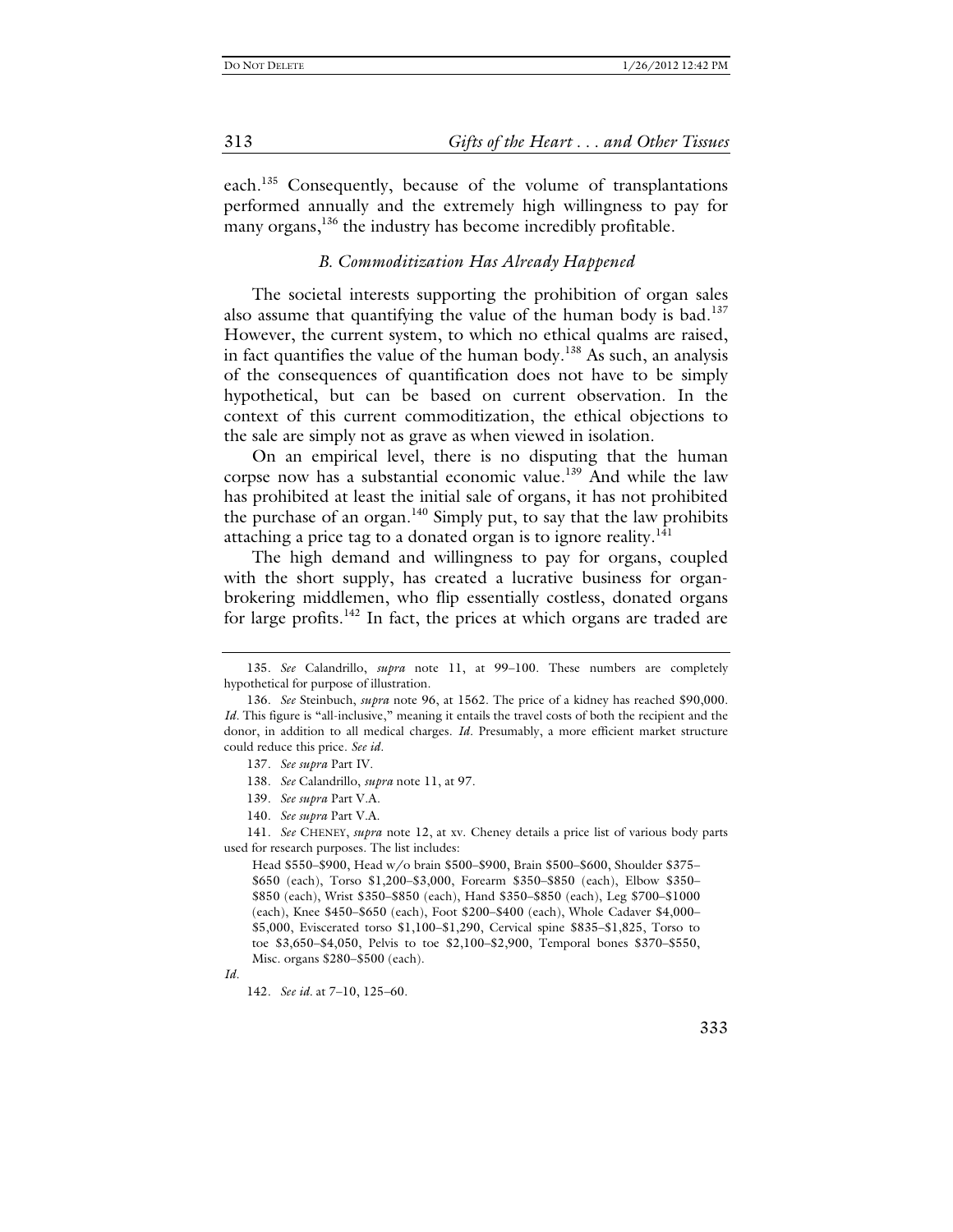so high that they have enticed many to undertake more creative methods of procurement.<sup>143</sup>

Further, organs are often subject to a string of transactions in which they are appraised and exchanged for money. Organs are first donated by individuals, then sold by hospitals to tissue banks, then sold by tissue banks to biotech companies, then processed and refurbished before being sold to hospitals and dentists, and finally implanted into the "end-consumer."<sup>144</sup> At each of these transferswith the exception of the very first—money is exchanged for the organ.145 Perhaps more importantly, current jurisprudence recognizes a legal interest in the organ of each of these players in each transaction—again with the exception of the first—and has validated sales contracts for human tissue.<sup>146</sup> Thus, both markets and the law itself treat organs as a commodity in all but one of the series of transactions from donor to recipient.

Empirical evidence aside, the more fundamental cause of commoditization of organs lies in the distinction between goods and services. Services are valuable only through performance. Therefore, by prohibiting performance, laws can remove all value since no one is willing to pay for nonperformance.<sup>147</sup> Contrarily, goods have inherent value that exists prior to any transaction because the good itself is useful. Laws can stop a sale, and therefore the *realization* of the value, but the value still exists. Thus, laws regulating goods can only serve as wealth distribution mechanisms, determining who has access to the value of a good and who is restricted from it. $148$ Therefore, in the context of a transaction for an organ, while services such as removal, transportation, processing, and implanting may facilitate the transaction, the organ itself is the useful item and has inherent value. However, because the law treats organs as a

<sup>143</sup>*. See* Michele Goodwin, *Empires of the Flesh: Tissue and Organ Taboos*, 60 ALA. L. REV. 1219, 1219–21 (2009); Michele Goodwin, *Commerce in Cadavers Is an Open Secret*, L.A. TIMES, Mar. 11, 2004, at B15; *see generally*, CHENEY, *supra* note 12.

<sup>144</sup>*. See* Goodwin, *supra* note 54, at 49.

<sup>145</sup>*. See id.*

<sup>146</sup>*. See id.* at 32–33.

 <sup>147.</sup> This, of course, assumes 100% enforcement.

 <sup>148.</sup> One useful way to conceptualize this is the contrast between the prohibition on prostitution, where the law prohibits the thing itself, and the prohibition on the use, possession, or distribution of illegal drugs. The law cannot eliminate the utility of a good, and therefore, to remove value it must prohibit instead an individual's access to the utility.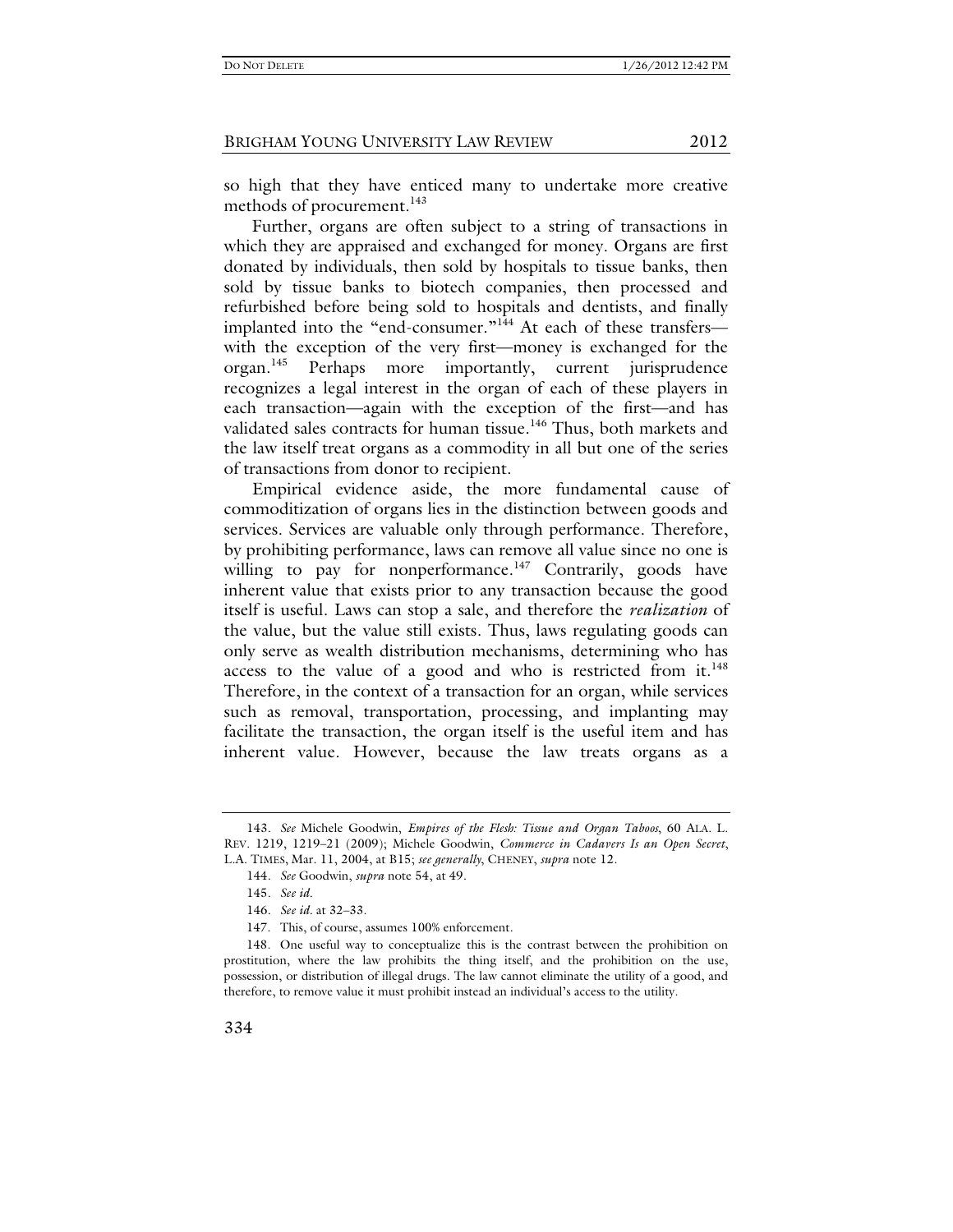service, $149$  the law assumes that by proscribing the initial sale of an organ it can remove all of the organ's value. Also, it does not restrict access to that value from any of the actors in the transaction—with the exception of the donor. The end result is that the value of the organ, unassigned by the law, is commoditized as other actors in the market divide that value among themselves.<sup>150</sup>

Analyzing societal concerns in this context shows that the current commoditization of the human body has not led to degradation of the term "human." Rather, both the increase in the number of transplantations performed, $151$  and the social acceptance of organ transplantation,  $\frac{152}{152}$  seem to indicate that individuals are able to distinguish between a person, individual, or soul and the parts, organs, and tissues that comprise the physical body. The fear that the value of human life would be reduced to the sum of the value of the body's parts has, in large part, not proven true, even in the face of extreme increases in the monetary value of human parts. Worldwide, society remains disgusted and shocked with the small subset of people who do, in fact, view humanity in such base terms.<sup>153</sup>

Likewise, the interest of preserving altruism also breaks down in light of the current system's commoditization. Currently, transplants are still seen as gifts of life, even though recipients pay large amounts to receive them. One explanation for this could be that this "gift of

<sup>149</sup>*. See supra* Part II.

 <sup>150.</sup> As mentioned previously, the price for a kidney has reached \$90,000. Steinbuch, *supra* note 96, at 1562. Further, research institutions pay large sums of money for fresh and frozen cadavers or parts thereof. CHENEY, *supra* note 12, at xv. For an interactive display based on the same information, see *Body Parts Pipeline*, USA TODAY, http://www.usatoday.com/money/graphics/body\_parts/flash.htm (last visited Jan. 18, 2012). Also, one website has set up a cadaver calculator whereby, after answering a series of questions regarding lifestyle, one can find out how much her body would be worth in the event of her death. *The Cadaver Calculator: How Much Is Your Body Worth?*, CADAVER CALCULATOR, http://www.oneplusyou.com/bb/cadaver (last visited Jan. 18, 2012).

 <sup>151.</sup> Organ donation rates have generally increased in America across the last decade. SCIENTIFIC REGISTRY OF TRANSPLANT RECIPIENTS, 2010 SRTR & OPTN ANNUAL DATA REPORT, *available at* http://www.srtr.org/annual\_reports/2010/flash/01\_intro/index.html.

 <sup>152.</sup> Sidney E. Cleveland, *Personality Characteristics, Body Image and Social Attitudes of Organ Transplant Donors Versus Nondonors*, 37 PSYCHOSOMATIC MED. 313, 318 (1975) ("[T]issue donation offers prospective donors a convenient and socially acceptable source for expression of humanitarian needs.").

<sup>153</sup>*. See* Paul Lewis, *Kosovo Physicians Accused of Illegal Organs Removal Racket: Medicus Clinic Linked in Council of Europe Report to Alleged Kosovo Liberation Army Organ Harvesting Atrocities*, GUARDIAN (Dec. 14, 2010, 10:17 AM), http://www.guardian.co.uk/world/2010/dec/14/illegal-organ-removals-charges-kosovo.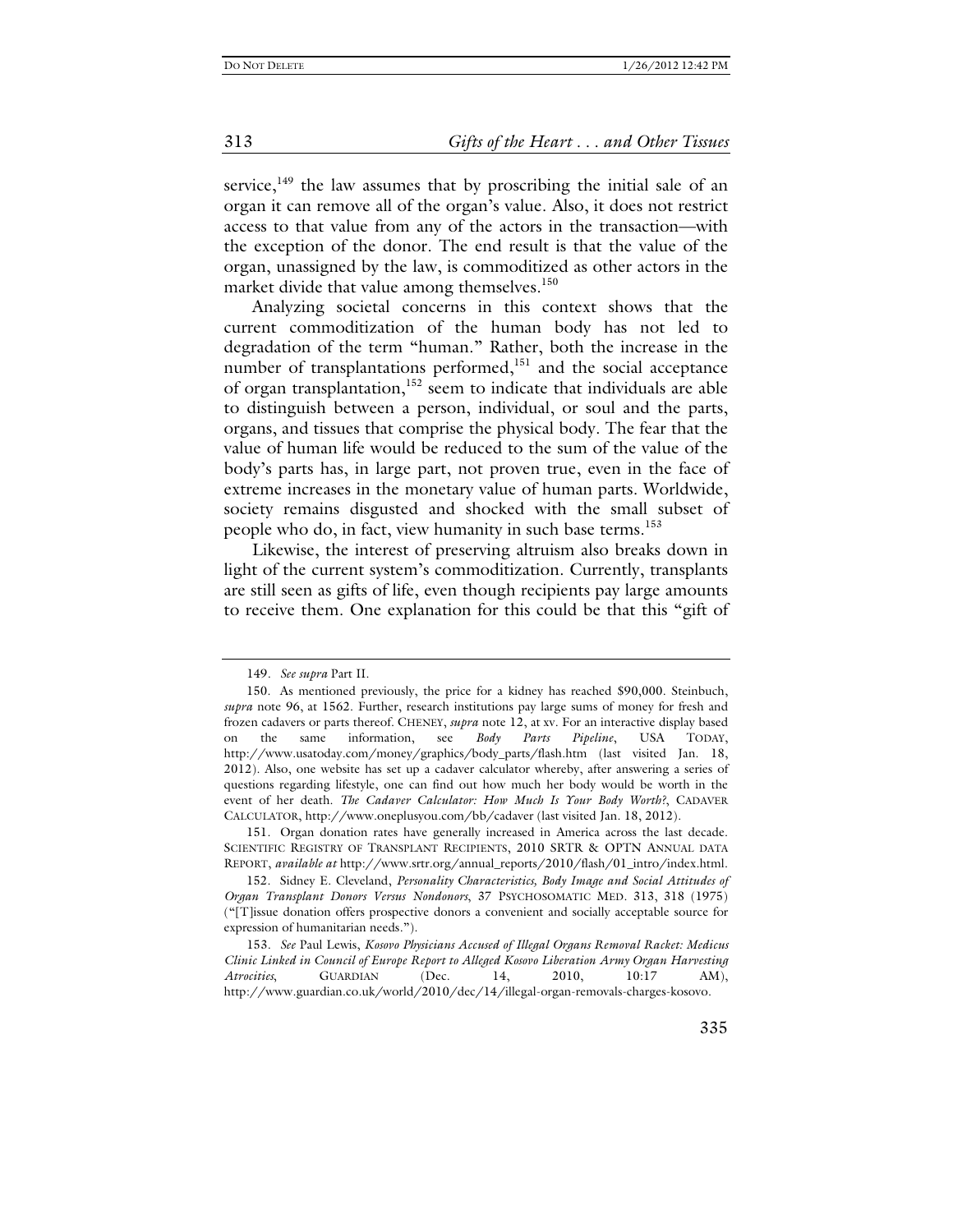life" is of infinite value, so even if one has to pay several thousand dollars, the surplus is still infinite. Under this assumption, allowing organ donors to collect part of the price paid for an organ would still award an infinite surplus to organ recipients, and thus still be altruistic.154 Indeed, even where a donor receives compensation for the organ, both the donor and the recipient can have positive psychological experiences.155

It should also be noted that allowing the sale of organs would not preclude someone from donating without compensation.<sup>156</sup> Currently, the sale of blood and ova is allowed under law, but many of the donations of these tissues take place without compensation.<sup>157</sup> In fact, giving the donor the right to sell could actually increase the value of an uncompensated donation by providing donors with more power to ensure the recipient receives the surplus value of the organ through contractually stipulated prices to prevent any inflation by middlemen.

What is left, then, of the societal interests in prohibiting organ sales is the concern about distributive justice. However, this argument begins to cut both ways when taking into account that, under the current system, the poor are cut off from the value of their organs while wealthy doctors and hospitals are able to claim that value.158 Further, despite the intentions of Congress and current law, the allocation of organs for transplantation is still highly dependent on the ability to pay.159 Thus, the current system still discriminates between the rich and the poor.

Of course, there still remains the concern that the ability to sell organs would entice the financially desperate into making poor decisions. While government intrusion into these decisions is certainly paternalistic, $160$  data on black markets indicates that such an

 <sup>154.</sup> Recipients of life-saving medical procedures and treatments, such as open heart surgery or chemotherapy, are also given "gifts of life." Their gratitude is not diminished by the fact that they have to pay for those services, nor do they quantify the value of life proportionate to the price of their operation. *See* Calandrillo, *supra* note 11, at 98.

<sup>155</sup>*. See* Steinbuch, *supra* note 96, at 1579–80 (discussing how transplant surgeons often feel gratified after saving someone's life, even though they receive compensation).

<sup>156</sup>*. Id.* at 1579.

<sup>157</sup>*. Id.* at 1579–80.

<sup>158</sup>*. See* Calandrillo, *supra* note 11, at 99–100.

<sup>159</sup>*. Id.*

<sup>160</sup>*. Id.* at 100.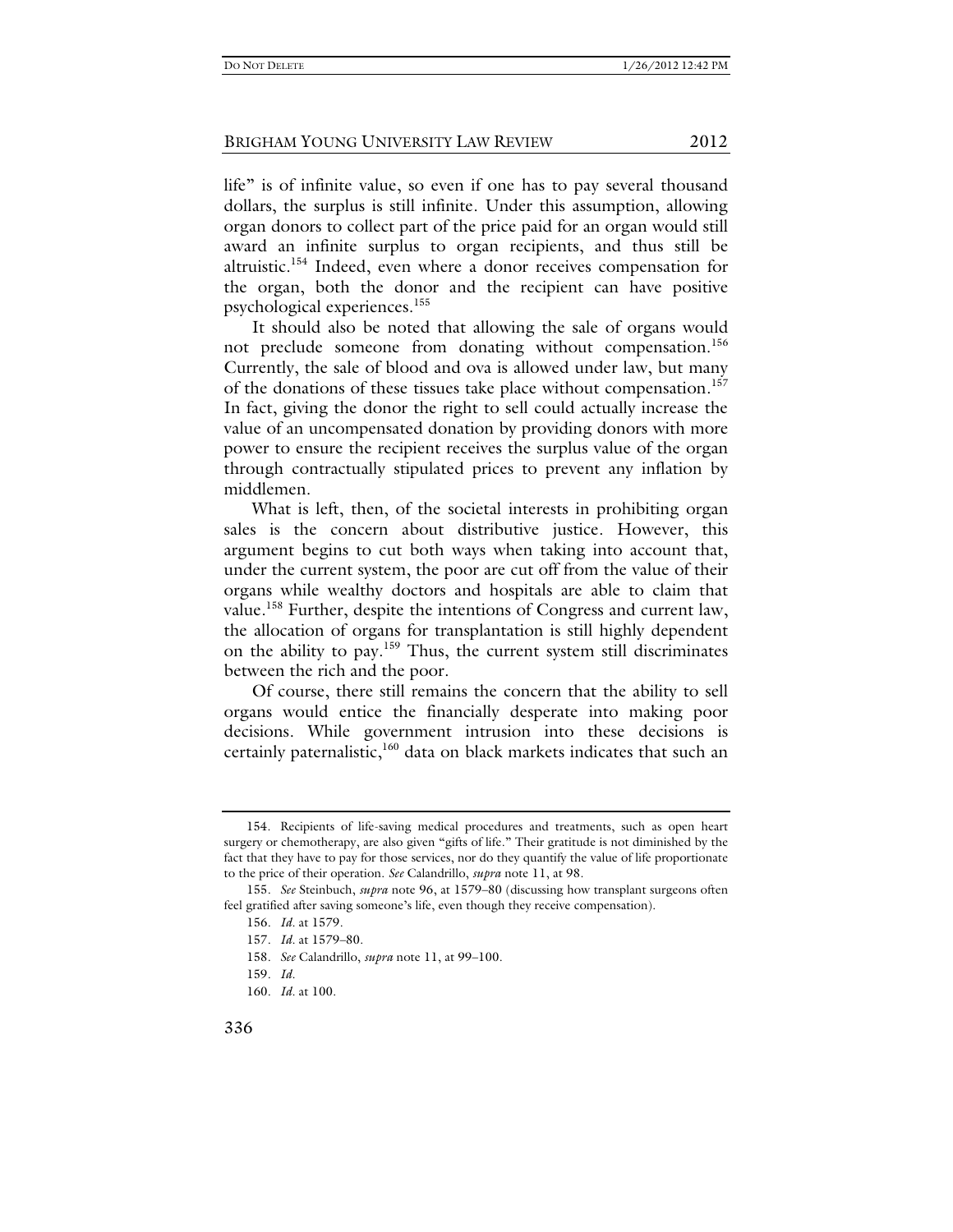intrusion may be warranted.<sup>161</sup> In fact, it is within the context of the desperate sale of organs by the poor that the fears about commoditization have actually been realized.<sup>162</sup> Middlemen take advantage of the poor and their desperate situation to negotiate cheaper prices and gain larger profits, while the poor donors often end up worse off.<sup>163</sup> This is at least something that the current system prevents.<sup>164</sup>

These remaining concerns, however, would be alleviated by prohibiting inter vivos sales while still allowing sales through futures contracts. While there may still be a disproportionate number of poor than rich willing to sell the rights to their cadaveric organs, the secondary effects of postoperative health and psychological consequences simply do not exist in the postmortem context. Consequently, the risks of unsophisticated actors making decisions that they might regret later—or given more information would not make—are greatly reduced if not eliminated. In fact, negotiating rights upon the death of an individual actually gives more bargaining power to the individual since the necessary delay between negotiation and execution of the contract does not permit hasty decisions. Further, the poor would also have access to the value of their organs and would not simply forfeit that value to doctors and hospitals upon donation. The futures contracts system alleviates both disparate impact concerns by allowing equal access to the value of organs while eliminating the consequences of poor decision making.

#### *C. The Right to Sell*

Yet, the decrease in societal interests supporting the prohibition of organ sales does not, by itself, provide positive justification for allowing sales. The literature proposing legalization of organ sales typically justifies its position by arguing the resulting benefit to others; opening sales could potentially solve the organ shortage crisis and provide longer lives for potentially 110,000 Americans,<sup>165</sup> while

<sup>161</sup>*. See supra* Part IV.

<sup>162</sup>*. See* Eamonn O'Neill, *The Cost of Living*, SCOTSMAN, Mar. 10, 2001, at 14, *available at* http://tinyurl.com/7hqz4e2 (detailing horrific incidences of the murders of the homeless in Argentina and South Africa for their organs).

 <sup>163.</sup> Calandrillo, *supra* note 11, at 102.

 <sup>164.</sup> Although, ironically, it still is eerily similar to the current system under which middlemen still reap all the profits.

<sup>165</sup>*. See OPTN: Organ Procurement and Transplantation Network*, HEALTH RESOURCES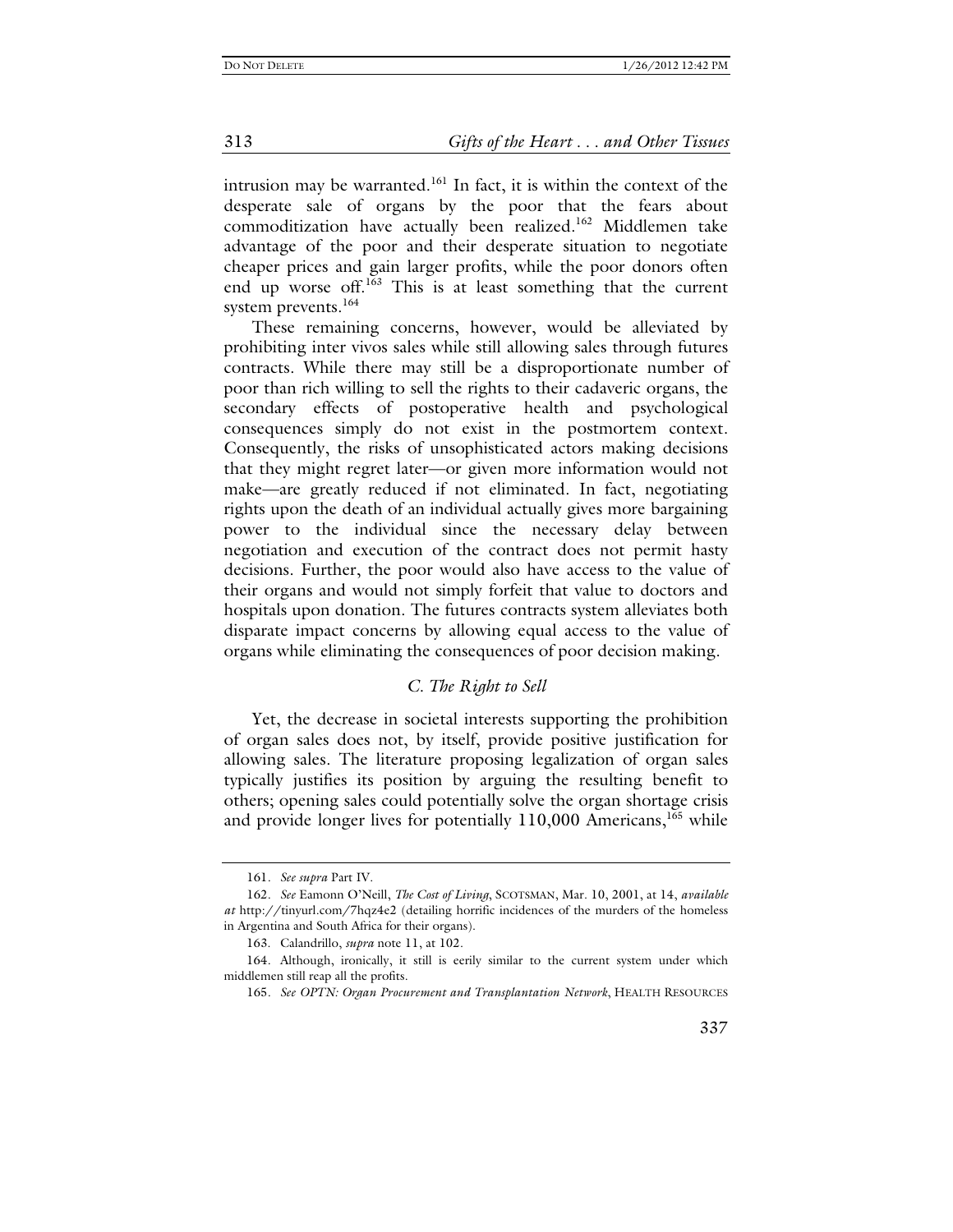eliminating the atrocities happening on the black market by implementing a legitimate and—more importantly—regulated market.<sup>166</sup> The argument presented by this Comment, however, is that organ sales should be allowed in order to achieve a more equitable distribution of wealth and individual autonomy. The current law merely transfers value and autonomy from well-meaning donors to third parties in the transplantation process. By recognizing donors' interests in their own organs and giving them power to control who may receive value from their organs, as well as where and how their organs may be used, a more equitable system can be achieved.

The refusal of the law to recognize any interests of donors in their own tissues not only restricts donors from realizing the value of their organs, but also strips them of the power to determine who should receive that value.<sup>167</sup> Organ donations can be construed not as a gift to the recipient, but as a monetary donation to doctors, hospital, and medical companies.<sup>168</sup> Because the market treats organs as goods, the naiveté of the law in treating them as a service assumes that by prohibiting sales under a service-for-money model, it can remove the legitimate value of organ and tissue donation. However, restriction of a monetary transaction at the "point of sale" does not

AND SERVICES ADMIN., http://optn.transplant.hrsa.gov/ (last visited Nov. 10, 2011). However, there is no way of definitively knowing how such a change would impact the national organ shortage, especially when some data indicate that it may make the problem worse. *See* Calandrillo, *supra* note 11, at 92 n.118. In a 1993 study, 80% of respondents said that they would not be more likely to donate if money were offered, and 5% said that they would be less likely. *Id.* Also, organ sales may, in many cases, treat the symptom but not the disease. GARRISON & SCHNEIDER, *supra* note 122, at 757–58. Garrison and Schneider note that the increase in demand for kidney transplants is correlated with the increase in rates of diabetes, which, in turn, is highly correlated with increasing rates of obesity. *Id.* Thus, the best approach for society to end the organ shortage may be to focus on prevention and cure of diseases that cause organ failure in the first place rather than to open markets for swapping organs. *See id.*

<sup>166</sup>*. See e.g.*, Calandrillo, *supra* note 11, at 86–91. Indeed, each of the arguments opposing sale of human organs is playing out with horrific consequences in the black market. These consequences are only exacerbated by the fact that anyone participating in these markets has no recourse or protections available through courts or legislatures. *See id.* Of course, arguments to permit something on the grounds that it is happening anyway are not new and would apply equally to issues such as prostitution and drug use as well. Such arguments ignore that laws shape society's concept of what is right or wrong and merely preach to the choir; those who do not feel an act is immoral are persuaded by the fact that it is already happening anyway, and those who do feel it is immoral are wholly unpersuaded.

<sup>167</sup>*. See supra* Part II.

<sup>168</sup>*. See supra* Part V.A.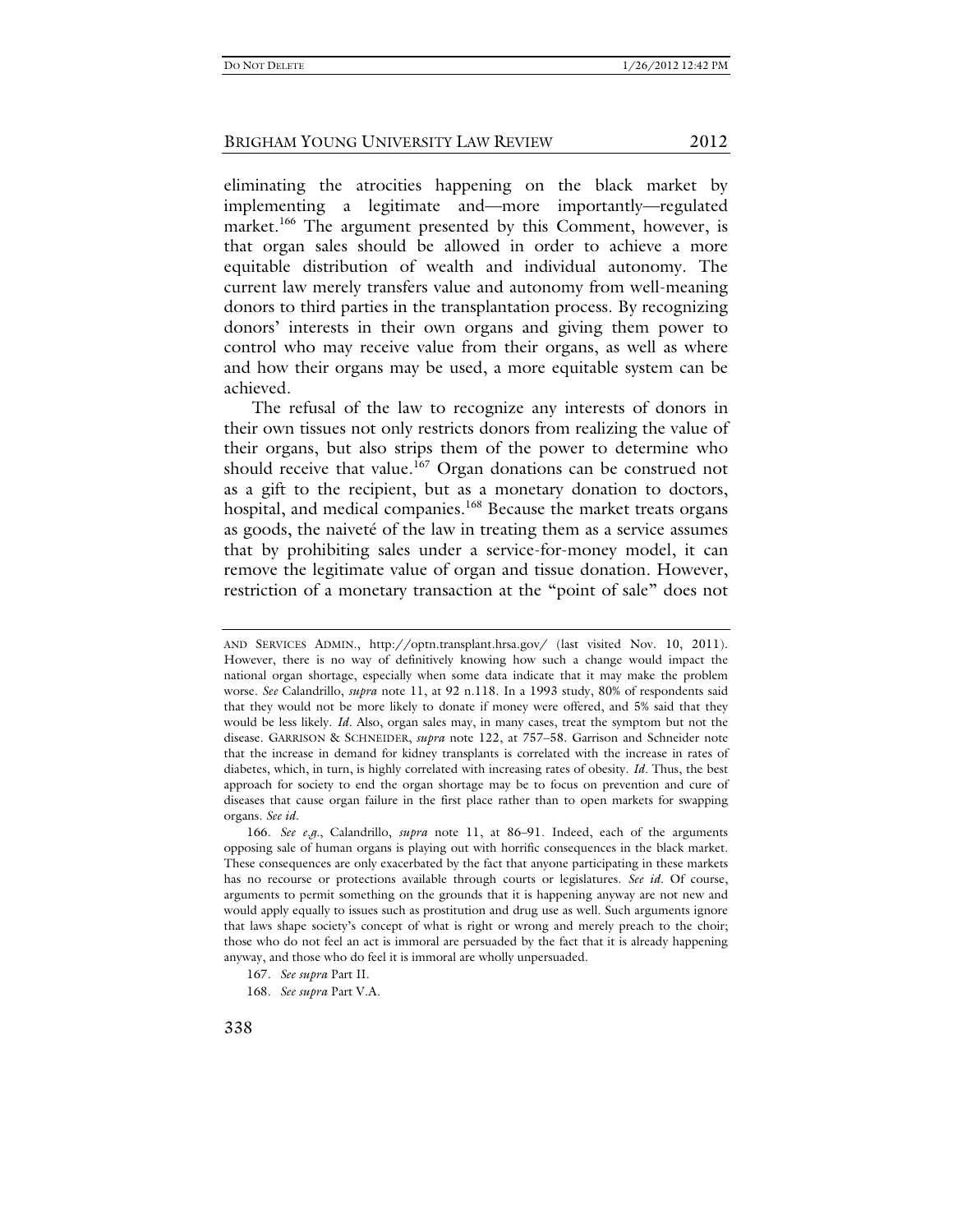eliminate the value of a good, but merely displaces it. By ignoring the inherent and pre-existing value of organs, the law has created an ownership vacuum for these goods; the goods are transferred, and the law makes it unclear how to distribute the value of those goods. In this situation, the donor has no contractual power to designate who should receive the value, and third parties are able to siphon off value from the good, eventually capturing the entirety, even though no one can argue that they have a property interest in the good.<sup>169</sup> Thus, under the current system, donors can neither receive value nor appoint the value to the recipient; rather, the suspended value is captured in the profits of middlemen.<sup>170</sup>

Arguably, one solution to this problem is government regulation of the prices that middlemen are allowed to charge. While in theory this would eliminate the ability of middlemen to capture the value of the organ as a good, it is practically flawed in two respects. First, if something has value and goes through a series of transactions, each of which is allowed to take some of that value, inevitably—no matter what the law is—the system will be structured in a way to extract all the value. In one sense, this is a cynical view of the world, but in another, it is an efficient market at work. The law is a very blunt instrument, and people are very good at constructing nuanced systems that sidestep it. Second, the law is costly, and private selfordering would be much more efficient. Giving donors the power of sale would put them in the dominant contracting position and enable them to police the system both up front through contract provisions and on the back end through litigation, should bad behavior arise.

Further, granting the power of sale and subsequently the power of contract to the donor allows donors to designate not only who should receive the value of their organs, but also for what purposes their organs are to be used. Currently, under most states' laws, a donor cannot direct, in full measure, how and where his organs will be used.<sup>171</sup> Rather, this discretion is given to doctors and hospitals who sell the organs to various tissue banks and research institutions.<sup>172</sup> Consequently, the individual most interested in where

339

<sup>169</sup>*. See* Young, *supra* note 1.

<sup>170</sup>*. See supra* Part V.A.

<sup>171</sup>*. See* Schapiro, *supra* note 9. This does not refer to many living donations in which a person may specify the recipient of a donated organ. *See id.*

<sup>172</sup>*. See id.*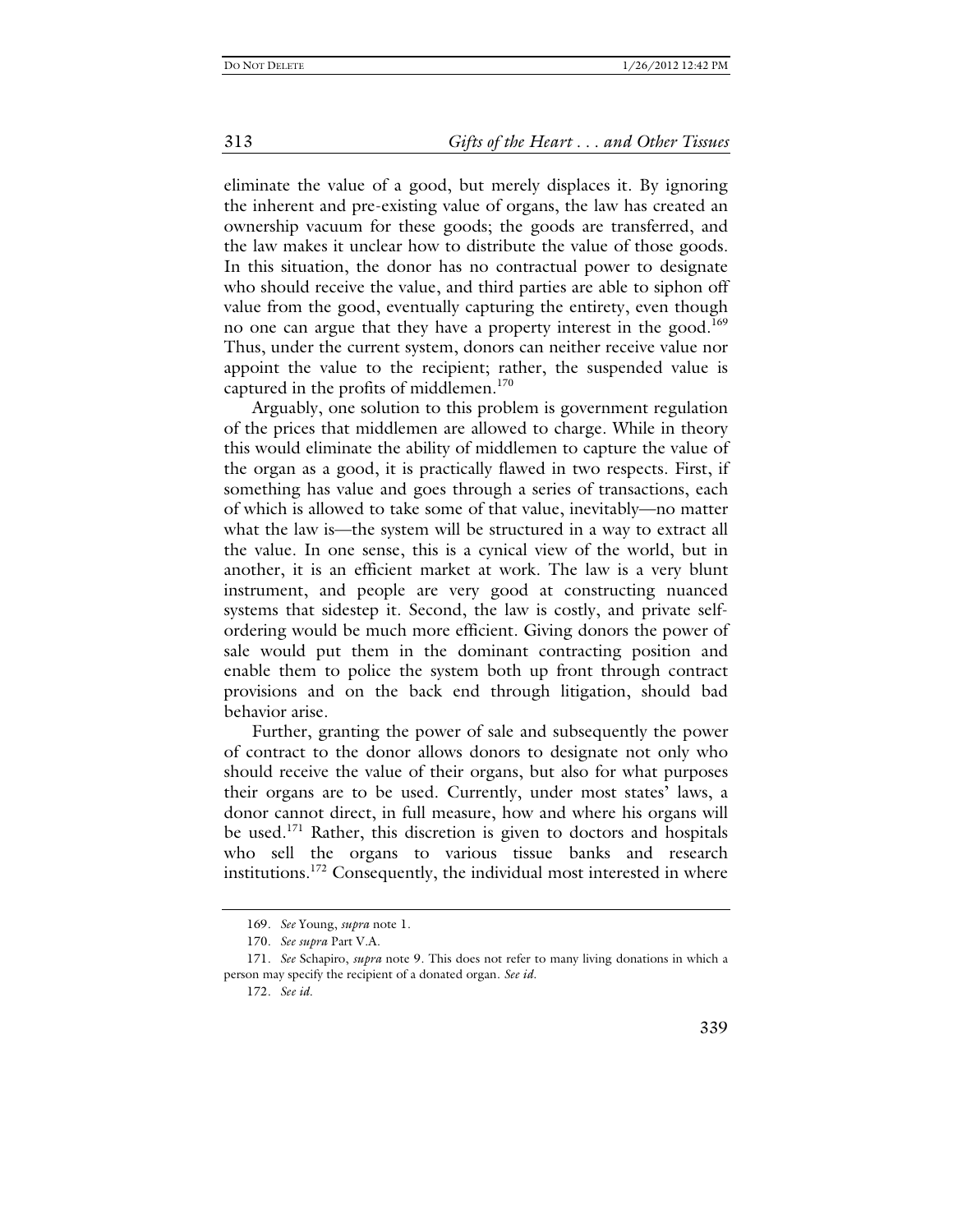his organs go or how they are treated is made powerless in those decisions. Many donors today are surprised that "life-saving" donations are often used for penile enhancements or other cosmetic purposes.<sup>173</sup> Determining how a donated organ will be used is essential to the autonomy of the individual. Allowing the postmortem sale of organs would subsequently allow donors to utilize contractual covenants to ensure their organs are used in a manner they see most fit.

Despite the fact that allowing the sale of organs would vest the value and right of disposition in the donor himself, such a change could have practical consequences that need to be considered. It could be argued that allowing donors to collect compensation for their donation would increase the costs to recipients by adding yet another price tag. While this would be true in a cost-driven market, it does not hold true where middlemen are inflating costs to capture excess willingness to pay.<sup>174</sup> The price for organs is set by the demand, which would remain constant.175 Allowing donors to receive compensation along with doctors, hospitals, and biotech companies would only shift the surplus currently collected by these middlemen.

Additionally, it could be argued that the elimination of the bright-line rule and moving from disallowing all sales to allowing some while prohibiting others would require more regulation and higher costs. However, more regulation is arguably needed in the current system.176 Moreover, allowing one more transaction in a system already comprising several transactions would have little, ultimate impact. Perhaps most compelling, however, is that by allowing organ sales, donors would have the contractual power to determine where and how their organs are used. Utilizing market forces to police the industry would reduce government costs and provide a more efficient system.

<sup>173</sup>*. See id.*

<sup>174</sup>*. See supra* Part V.A.

 <sup>175.</sup> And given that the supply would increase, costs to recipients would actually go down.

<sup>176</sup>*. See supra* Part II.B.